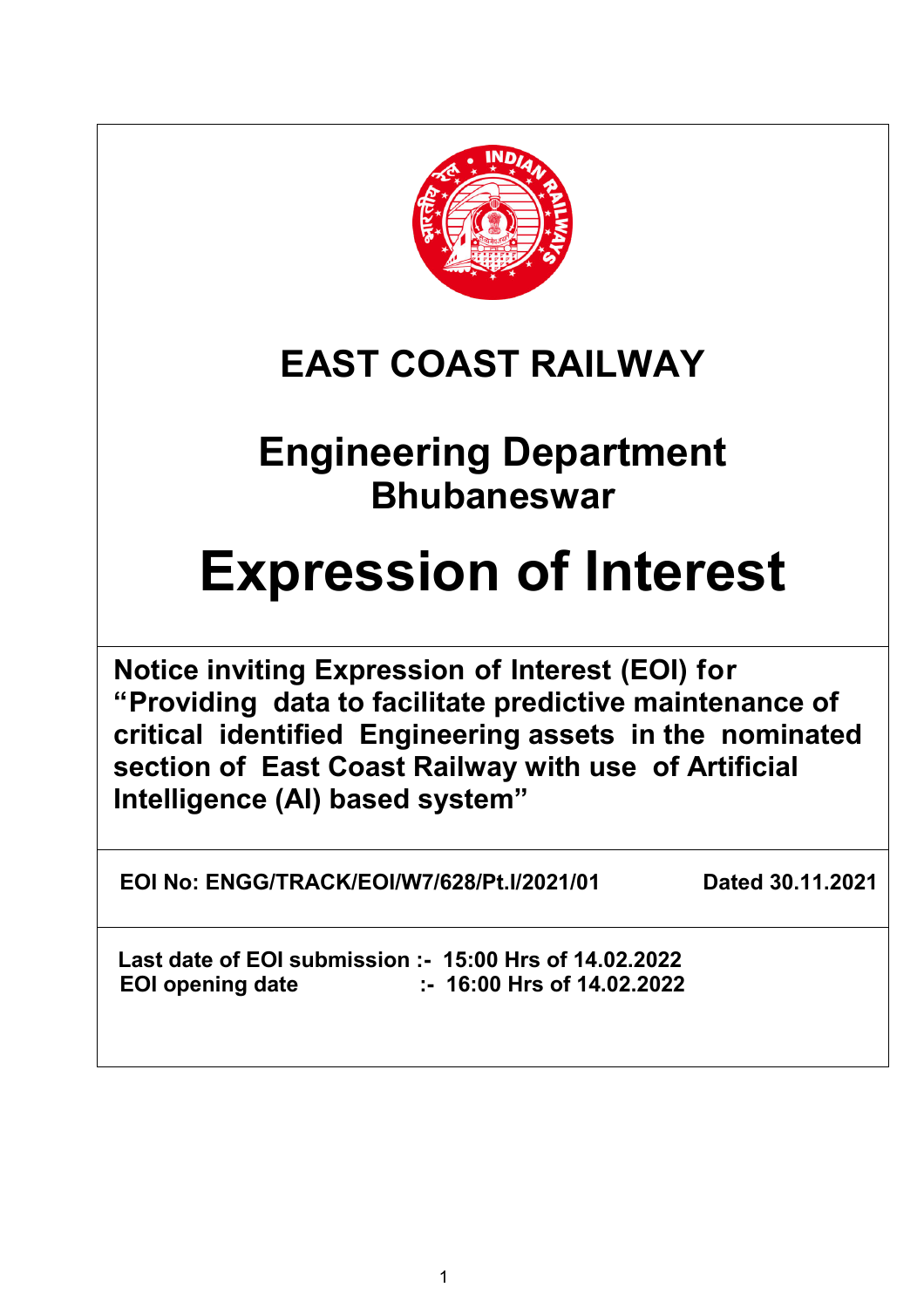# **EXPRESSION OF INTEREST**

 Expression of Interest (EOI) for "Providing data to facilitate predictive maintenance of critical identified engineering assets in the nominated section of East Coast Railway with use of Artificial Intelligence (AI) based system of the Firm by measurement of various controlling parameters/items of each asset to be monitored, enabling sharing of the measured data on real time basis . analysing the data of measured parameters/items and comparing with their respective allowed/ threshold values , giving alarms when the parameters/items exceed their threshold value/ maximum maintenance limits, generation of periodical reports at specified interval along with recommended measures therein and there by assisting Railway officials in attending the run down track/assets in the field and there by bringing down in overall saving in the maintenance cost by at least 10 %.

# **1. PURPOSE:**

This Expression of interest is invited from various firms/organizations who have proven technology for providing data to facilitate predictive maintenance of critical identified engineering assets in the nominated section of East Coast Railway with use of Artificial Intelligence (AI) based system of the Firm by measurement of various controlling parameters/items of each asset to be monitored, enabling sharing of the measured data on real time basis . analysing the data of measured parameters/items and comparing with their respective allowed/ threshold values, giving alarms when the parameters/items exceed their threshold value/ maximum maintenance limits, generation of periodical reports at specified interval along with recommended measures therein and there by assisting Railway officials in attending the run down track/assets in the field and thereby bringing down in overall saving in the maintenance cost by at least 10 %.

 The system should meet the functional requirements given in **"Functional requirement specification for technology for predictive maintenance of engineering assets of nominated section" (hereafter referred as FRS, Clause 4.0 of this document).** 

# **2. SCOPE OF WORK:**

- 2.1 The detailed scope of work is given in Para-4, Functional Requirement System (FRS)
- 2.2 The service conditions on Indian Railways are given in Functional Requirement System (FRS). Suitable modification, customization and further development may be required to suit the Indian Railway condition for satisfactory functioning.

# **3. GENERAL INSTRUCTIONS FOR SUBMITTING RESPONSE TO EOI:**

# 3.1 **Eligibility Criteria:**

The eligibility criteria for firms for evaluation of their offers for use on Indian Railways shall be as per FRS in clause- 4.0 of this document.

Applicant must have past experience of the activities indicated in scope of work. Applicant must be a registered company for the activities indicated in the scope of work.

The firm will be required to furnish supporting documents to establish that they are meeting the laid down eligibility criteria.

# 3.2 **Technical Details to be provided by firm**:

The details shall be submitted as per FRS by the firm with their offer.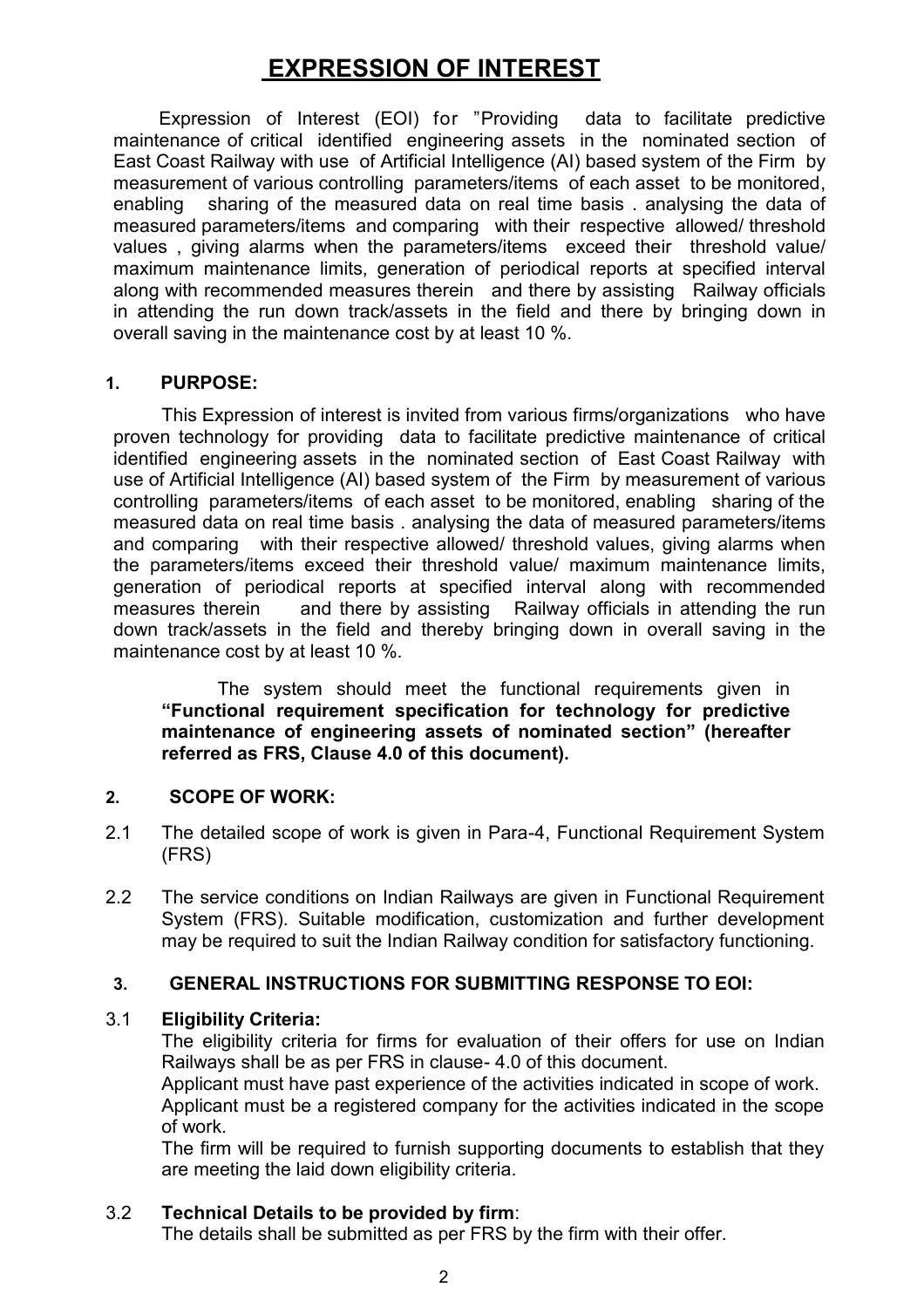- 3.3 The details submitted by the firm shall be scrutinized at PCE's office, ECoR. The deficiency as observed during technical scrutiny or additional information as considered necessary will be advised to the firm/organization. The information must be made available by firm/organization within one month of advice. In case the additional information is not received within stipulated period, the evaluation will be done based on information made available originally.
- 3.4 The firm may have to arrange detailed technical presentation at PCE's office, ECoR for their technology for providing data to facilitate predictive maintenance of assets in identified section covered in present EOI document.
- 3.5 **Submission of offers:** The intending firm/ organization shall submit their offer in the format given in Annexure – 'I' and undertaking as given in Annexure – 'II'. Apart from this, the requisite documents in proof of meeting the eligibility criteria and para-wise compliance of items of FRS as per clause-4 of this document shall also be submitted.
- 3.6 Railway reserves the right to consider evaluation of any offer in whole or part or may reject all the offers without assigning any reason. Indian Railways also reserves the right to decline to discuss the process further with any party expressing interest.
- 3.7 The applicants shall not be entitled to any refund of cost of documents or any other costs incurred by them in participating the EOI process.
- 3.8 **No obligation to issue an RFT:** Railways shall be under no obligation to issue a Request For Tender (RFT) at any later stage after opening of EOI applications as this EOI is only a prospective exploration of system available in the market with the intent to frame respective functional parameters/broad generic specification required for predictive maintenance of critical identified assets mentioned in annexure A of this EOI.
- 3.9 The authorized person should derive his authority through power of attorney duly witnessed by two witnesses with detailed address and notarized or registered and backed by the resolution of Board of Directors, of company.
- 4.0 **Functional requirement system (FRS) for exploring the technology for providing data to facilitate predictive maintenance of** *identified engineering critical assets in nominated ssection of East Coast Railway*  **with use of Artificial Intelligence and assisting the railway officials to take timely action for proper upkeep of identified assets in the nominated section and bringing down present level of maintenance cost of assets by at least by 10% less thereof .**
- 4.1 The system shall be capable of providing data to facilitate predictive maintenance of critical identified engineering assets in the nominated section of East Coast Railway with use of Artificial Intelligence (AI) based system by the Firm by measurement of various controlling parameters/items of each asset to be monitored, enabling sharing of the measured data on real time basis, analysing the data of measured parameters/items and comparing with their respective allowed/ threshold values , giving alarms when the parameters/items exceed their threshold value/ maximum maintenance limits, generation of periodical reports at specified interval along with recommended measures therein and there by assisting Railway officials in attending the run down track/assets in the field and there by bringing down in overall saving in the maintenance cost by at least 10 % .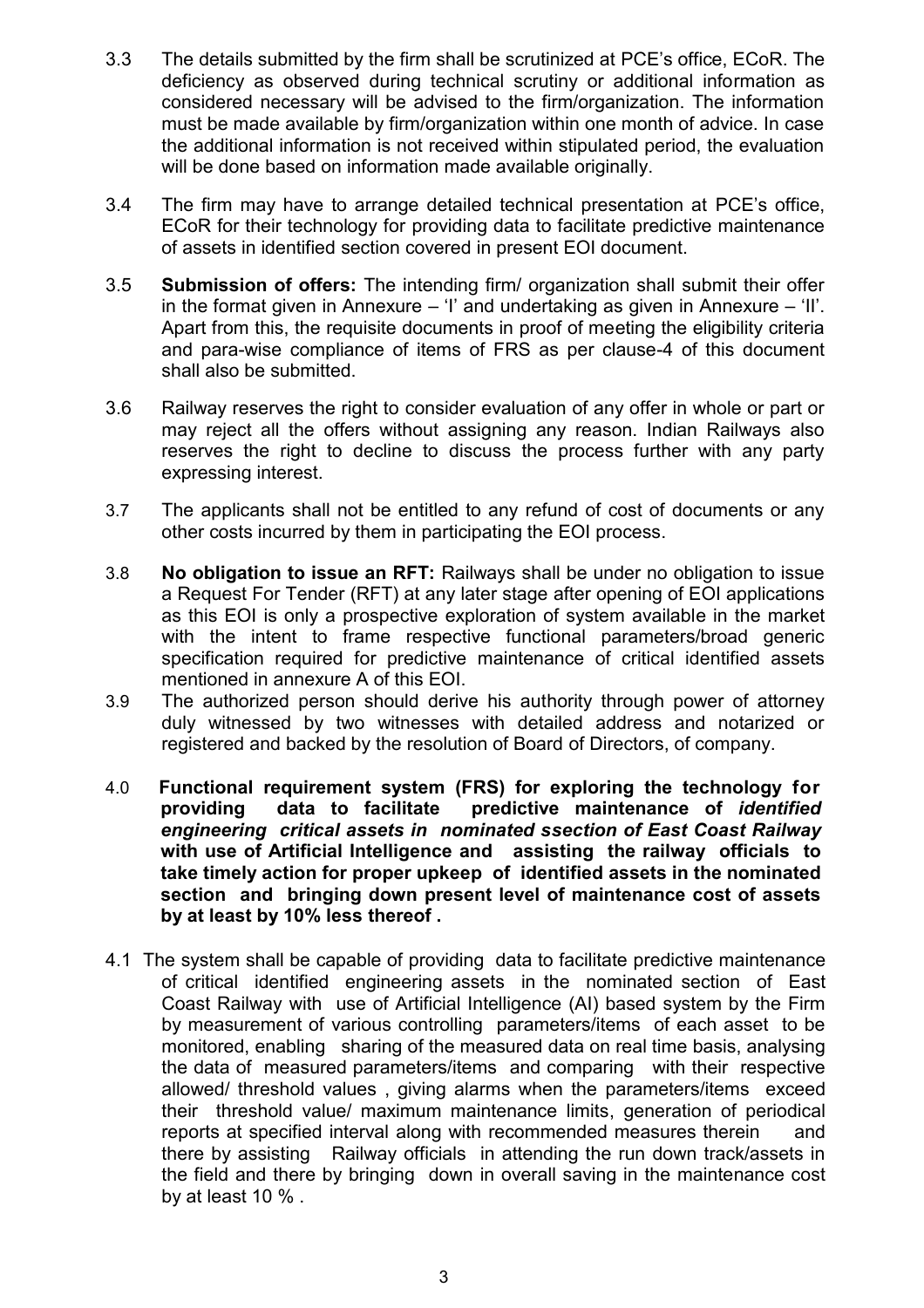# **List of critical assets to be monitored along with the maintenance parameters in this regard are available at Annexure -A**

- 4.2 It shall be a proven technology for providing data to facilitate predictive maintenance as stated above with use of Artificial intelligence system. To establish the capability of the offered system in meeting the functional requirement as mentioned above, the performance certificate from the user must be submitted by the Firm along with their offer.
- 4.3 The range of measurement as per stipulations laid down in relevant paras of IRPWM, June'2020, IRBM , IRSOD etc are to be furnished along with their offer as referred against the parameters/items as applicable and Listed in Annexure A .
- 4.4 The Firm along with their offer is required to furnish the methods of validation of measurements given for various parameters of critical assets as per this EOI. The firm must also provide the reliability percentage of technology and certify/give sufficient evidence as to whether it is adoptable to Indian conditions i.e. taking into consideration of Assets condition, Type of assets, Rolling stock plying in the section etc.
- 4.5 The Firm is required to furnish the system of data acquisition, storage, analysis, processing, reporting and retrieval of data along with their offer.
- 4.6 The applicable manuals & codes are Indian Railway Permanent Manual, June'2020, Indian Railways Schedule of Dimensions (BG) 2004, General & Subsidiary Rules of East Coast Railway and other codes and manuals related to Indian Railway Track., Bridge etc with their update Correction slips.
- 4.7 Existing track structure of Indian Railways is consisting of 60 KG UIC rails laid on PSC sleepers on main line track, loop lines with rails of 52kg rail/60 KG UIC rails laid on PSC sleepers and turnouts laid with 60Kg/52 KG rail on PSC sleepers with elastic fastenings and ballast cushion of 350/250 mm on Broad gauge route.
- 4.8 The Firm (Applicant) is required to submit the details along with their offer in justifying his/their system through a cost benefit analysis as to how their system which is to be provided is capable of facilitating predictive maintenance of critical identified engineering assets and bringing down in overall saving in the maintenance cost by at least 10%.
- 4.9 The evaluation of the offers received will be based on the net savings that Railways will get due to adoption of AI based predictive maintenance system as compared to present system of maintenance

# **4.10 DISCLAIMER:**

Expression of Interest (EOI) contains information considered relevant about the Project for exploring the technology for providing data to facilitate Predictive maintenance of identified engineering critical assets in nominated section in East Coast Railway with use of **Artificial Intelligence (AI) based system of the Firm.**

EOI received and selected shall neither be an agreement nor a contract.

 Information provided in this EOI Document pertains to a wide range of subjects, some of which depend on interpretation of law.

 Firms ( Applicants) are advised to conduct their own independent assessments regarding requirement and analysis to gather adequate information, they consider relevant.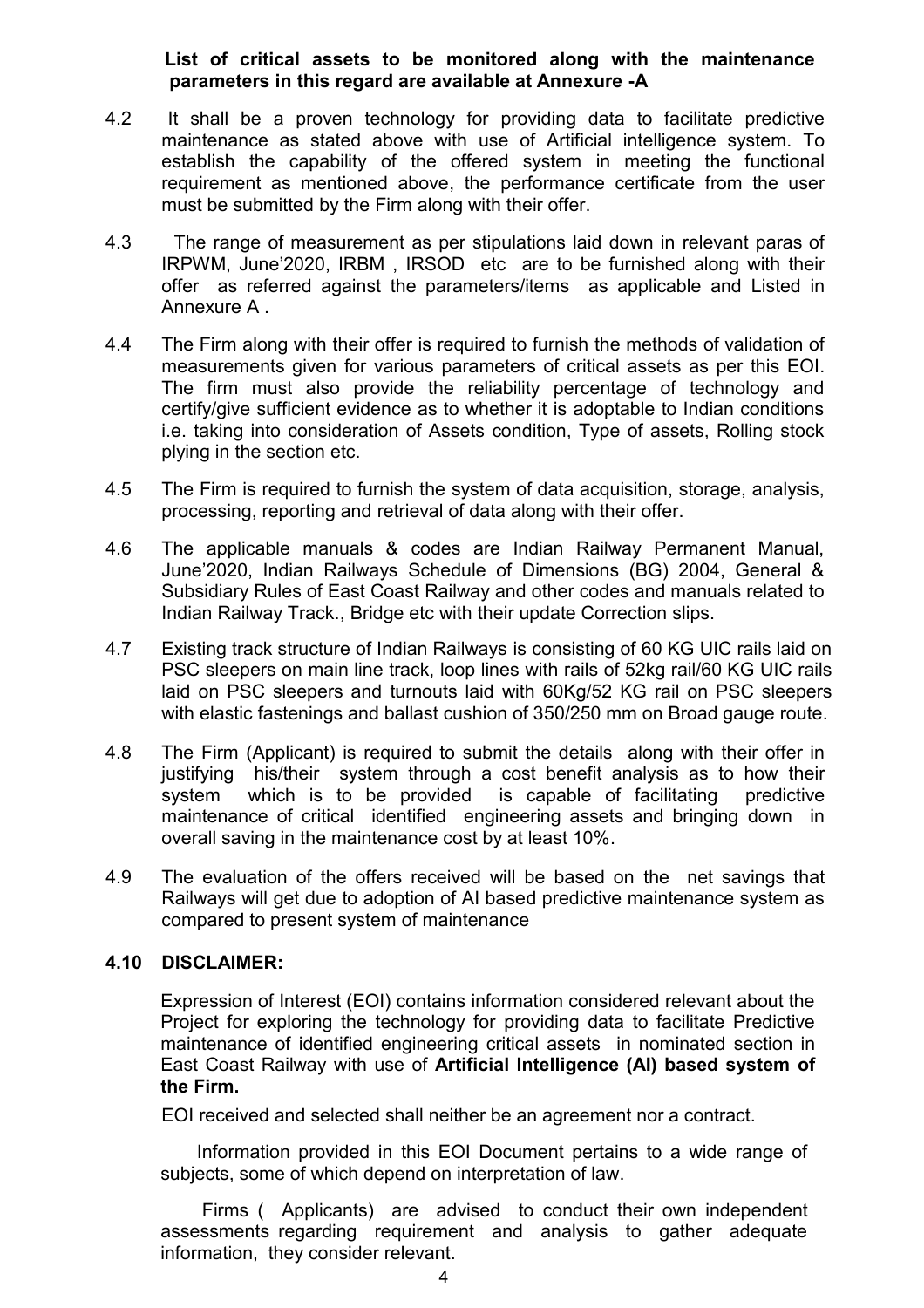Furthermore, information provided herein is not intended to be an exhaustive account of statutory requirements and should not be regarded as a complete or authoritative statement of law.

 ECoR has no liability under any law, statute or by any rule and/or regulation made there under, tort, equity, principles of restitution, unjust enrichment or otherwise for any loss, damage, costs or expenses which may arise from or be incurred or suffered on account of anything contained in this EOI Document or otherwise, including accuracy, adequacy , correctness, reliability or completeness of information in the EOI Document.

Any assessment, assumption, statement or information contained herein or deemed to form part of this EOI Document or arising in any way in this subject shall not create any liability on ECoR.

ECoR reserves the right to change any or all conditions or information in this EOI Document by way of revision, deletion, updation or annulment through issuance of appropriate corrigendums, deemed necessary to protect Railway interests without assigning any reason thereof.

ECoR will neither entertain nor be liable for any claim as to costs and expenses in relation to the preparation and submission of EOI applications in terms of this EOI Document.

Information contained in this EOI Document or subsequently provided to the prospective applicants, verbally or in documentary or any other form by an authorized representative of ECoR shall be treated as confidential and reproduction, dissemination or use for any other purpose is prohibited.

**This EOI document is only a prospective exploration and does not bind on ECoR to select or short list applicants for a firm commitment at any time.** 

## **5. SUBMISSION OF OFFERS**

- 5.1 The format for submission of offers and "**Functional Requirement System (FRS)** for providing data to facilitate predictive maintenance of engineering assets in the nominated section **"** can be down loaded from ECoR website [https://eastcoastrail.indianrailways.gov.in](https://eastcoastrail.indianrailways.gov.in/) as per timings indicated in notice inviting EOI.
- 5.2 Only e applications on the official website from which EOI document is downloaded shall be entertained. No hard copies submitted through any other mode shall be entertained.
- 5.3 The EOI and all enclosed documents shall be typed and shall be signed by the Authorised Signatory of the applicant ( Firm). The document to this effect shall necessarily be attached to the EOI.
- 5.4 **The complete application along with undertaking and other supporting documents as required in EOI shall be submitted to Dy CE/Track/ ECoR/BBS within 75 days from the date of publication of EOI**.
- 5.5 For any clarification, Dy CE/Track/ ECoR/BBS can be contacted in person or through e-mail at dyce\_track@ecor.railnet.gov.in

Signature: Name: Designation: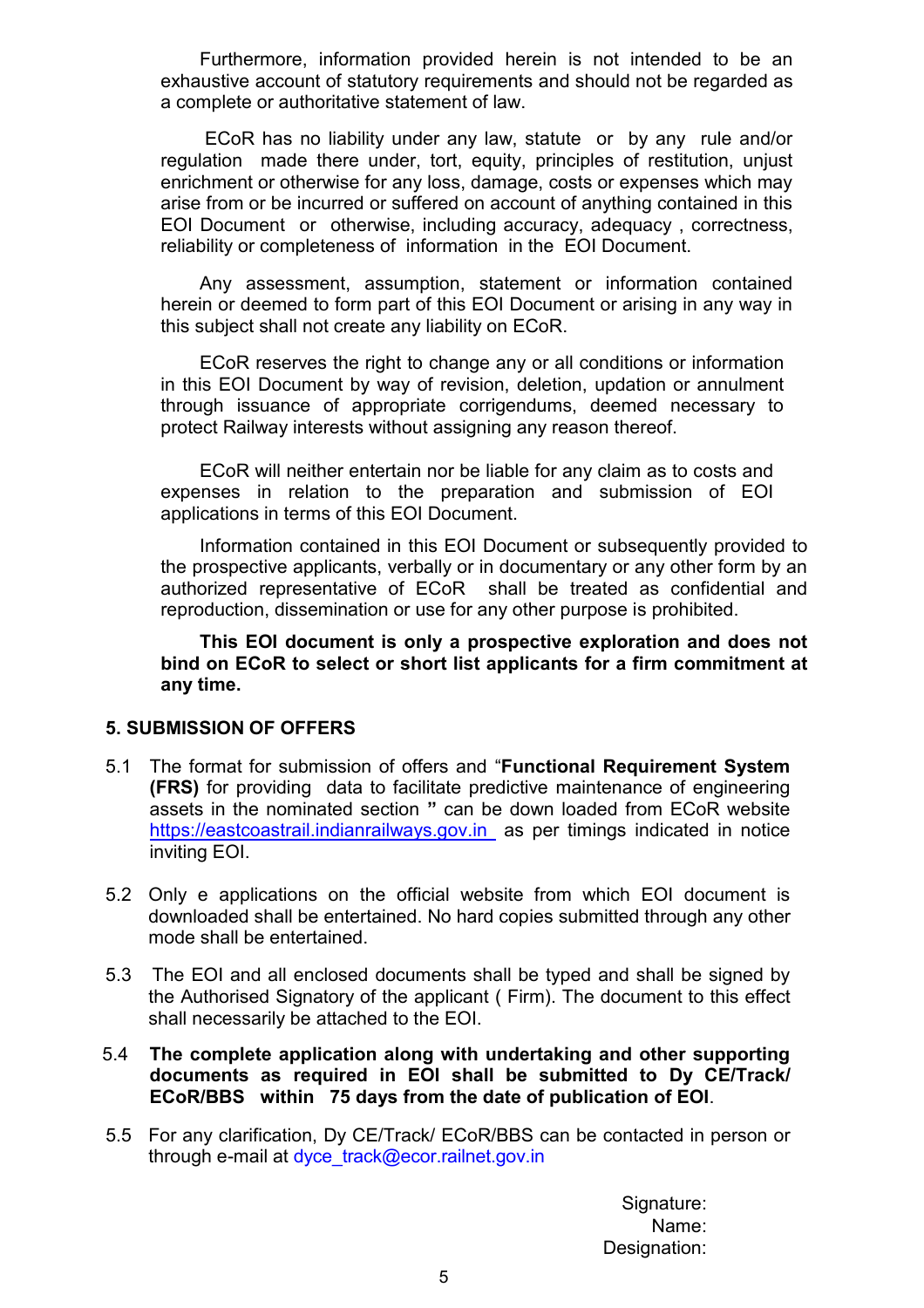**Annexure-I** 

#### **FORMAT FOR LETTER OF RESPONSE**

Respondents Ref No.: **Date:** Date: **Date:** Date: **Date:** Date: **Date:** Date: **Date:** Date: **Date: Date: Date: Date: Date: Date: Date: Date: Date: Date: Date: Date: Date: Date: Date: Date: Da** 

**Principal Chief Engineer,** 

Rail Sadan, North Block, Bhubaneswar- 751017

Dear Sir,

#### Subject: RESPONSE TO EOI FOR PARTICIPATION **William CONSTRUSS**

- 1. We, the undersigned, offer the following information in response to the Expression of Interest sought by you vide your Notification No. The dated and the sought by you vide your Notification No.
- 2. We are duly authorized to represent and act on behalf of (Herein after the "Respondent")
- 3. We have examined and have no reservations to the EOI Document including Addenda No(s) <u>\_\_\_\_\_\_\_\_\_\_\_\_\_\_\_\_\_\_\_\_\_</u>
- 4. We are attaching with this letter, the copies of original documents defining:
	- a) the Respondent's legal status;
	- b) Its principal place of business;
	- c) Its place of incorporation (if respondents are corporations); or its place of registration (if respondents are cooperative institutions, partnerships or individually owned firms);
	- d) Self-certified financial statements of Last three years, clearly indicating the financial turn over and net worth .
	- e) Copies of any market research, business studies, feasibility reports and the like sponsored by the respondent, relevant to the project under consideration.
	- f) Copies of documents /other details in support of details required to be submitted along with the offer as mentioned in clause 3 and clause 4 of EOI.
- 5. We shall assist Railways and/or its authorized representatives to obtain further clarification from us, if needed.
	- a) Railways and/or its authorized representatives may contact the following nodal persons for further information on any aspects of the Response:

| <b>S. No.</b> | <b>Contact Name</b> | <b>Address</b> | <b>Telephone</b> | <b>E</b> Mail |
|---------------|---------------------|----------------|------------------|---------------|
|               |                     |                |                  |               |
|               |                     |                |                  |               |

- 6. This application is made in the full understanding that:
	- a) Information furnished in response to EOI shall be used confidentially by Railways for the purpose of the project.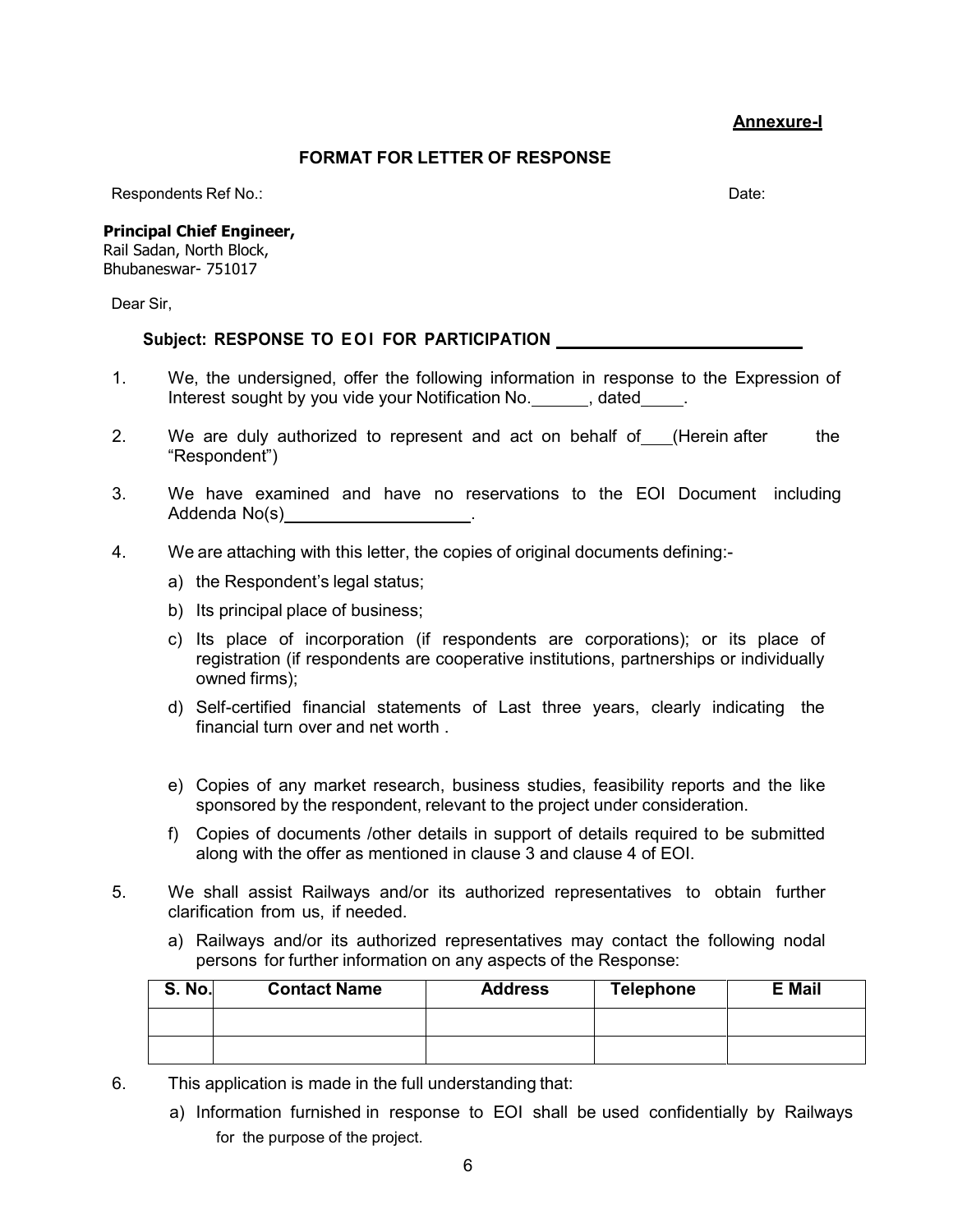- b) Railways reserves the right to reject or accept any or all applications, cancel the EOI without any obligation to inform the respondent about the grounds of same
- c) We confirm that we are interested in participating in development of the project
- 7. We certify that our turnover and net worth in the last three years is as under:

| <b>Financial Year</b> | ⊺urn over | Net worth |
|-----------------------|-----------|-----------|
|                       |           |           |

- 8. In response to the EOI we hereby submit the following additional details annexed to this application.
- 8.1 Details of customer(s) and supplies made in the field of item under EOI.
- 8.2 Experience and expertise for the items proposed in EOI.
- 8.3 The performance certificate related to the items proposed in EOI, issued by the user. This must be submitted to establish the effectiveness of technology. Test Certificate, if any should be provided along with detailed testing report.
- 8.4 The detailed methodology of application and installing of the AI technology as given in EOI in field. The document should specifically mention about traffic block/ power block/speed restriction with duration, manpower required and operational requirement for installation of the proposed AI system. **Firm is required to submit the details showing the saving of 10 % in cost of Running track KM in maintenance of identified critical assets as envisaged the present EOT for the nominated section along with their offer failing which offer will not be considered for evaluation.**
- 8.5 Detailed proposal for items proposed in EOI including alternative proposal, if any.
- 8.6 Details of Intellectual Property Rights (IPR) held, patent filed/held and MoU/agreement signed.
- 8.7 Details of ISO certification
- 8.8 Undertaking as per Annexure-II:
- 9. The undersigned declare that the statements made and the information provided in the duly completed application are complete, true, and correct in every detail. We also understand that in the event of any information furnished by us being found later on to be incorrect or any material information having been suppressed, R a i l w a y s may delete our name from the list of qualified Respondents. We further understand that Railways will give first preference to the applicants considered relevant for the purpose.
- 10. Our response is valid till (date in figures and words):

Yours sincerely,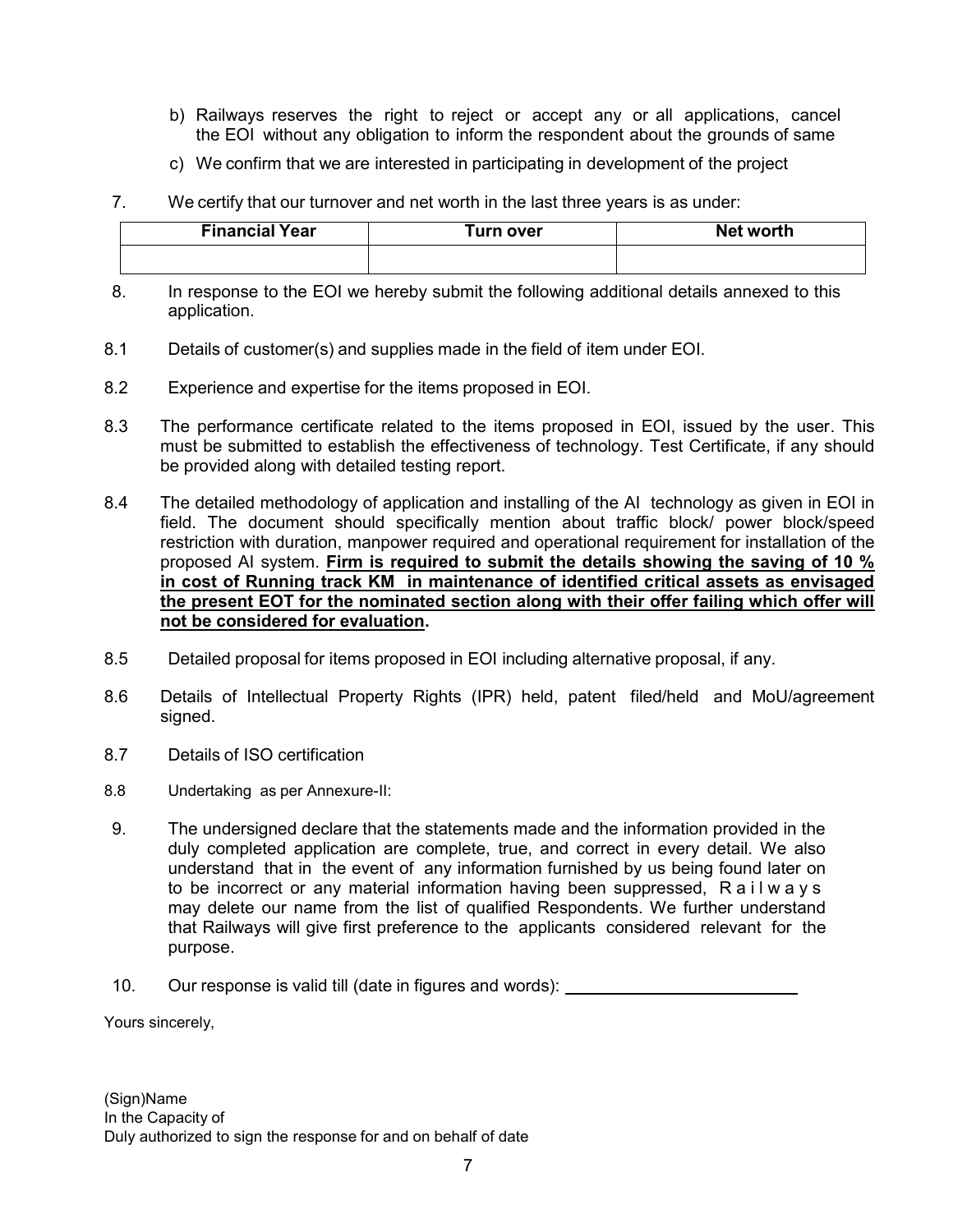*(To be taken on non-judicial stamp paper of appropriate value as applicable in the respective state and dully notarised & witnessed)* 

#### **UNDERTAKING**

I, son of ……………… aged about …..... Years resident of ............................. do hereby solemnly affirm as under–

*1.* That the deponent is the Authorised signatory of *(Name of the Sole Proprietorship Concern/ Partnership Firm/ Registered Company/ Joint Venture).* 

2. That the deponent declares on behalf of *(Name of the Sole Proprietorship Concern/ Partnership Firm/ Registered Company/Joint Venture)* that:

a) In regard to matters relating to the security and integrity of the country, no charge sheet has been filed by an agency of the Government / conviction by a Court of Law for an offence committed by the -----------------------------------(name of the entity)or by any sister concern of the ----------------------------------(name of the entity ) would result in disqualification.

b) In regard to matters other than the security and integrity of the country, ---------------(name of the entity) has not been convicted by a Court of Law or indicted / passed any adverse order by a regulatory authority against it or it's any sister concern which relates to a grave offence, or would constitute disqualification. Grave offence is defined to be of such a nature that it outrages the moral sense of the community.

DEPONENT

#### VERIFICATION

I declare that the contents of para 1 to 2 above are true as per my knowledge and nothing has been hidden.

DEPONENT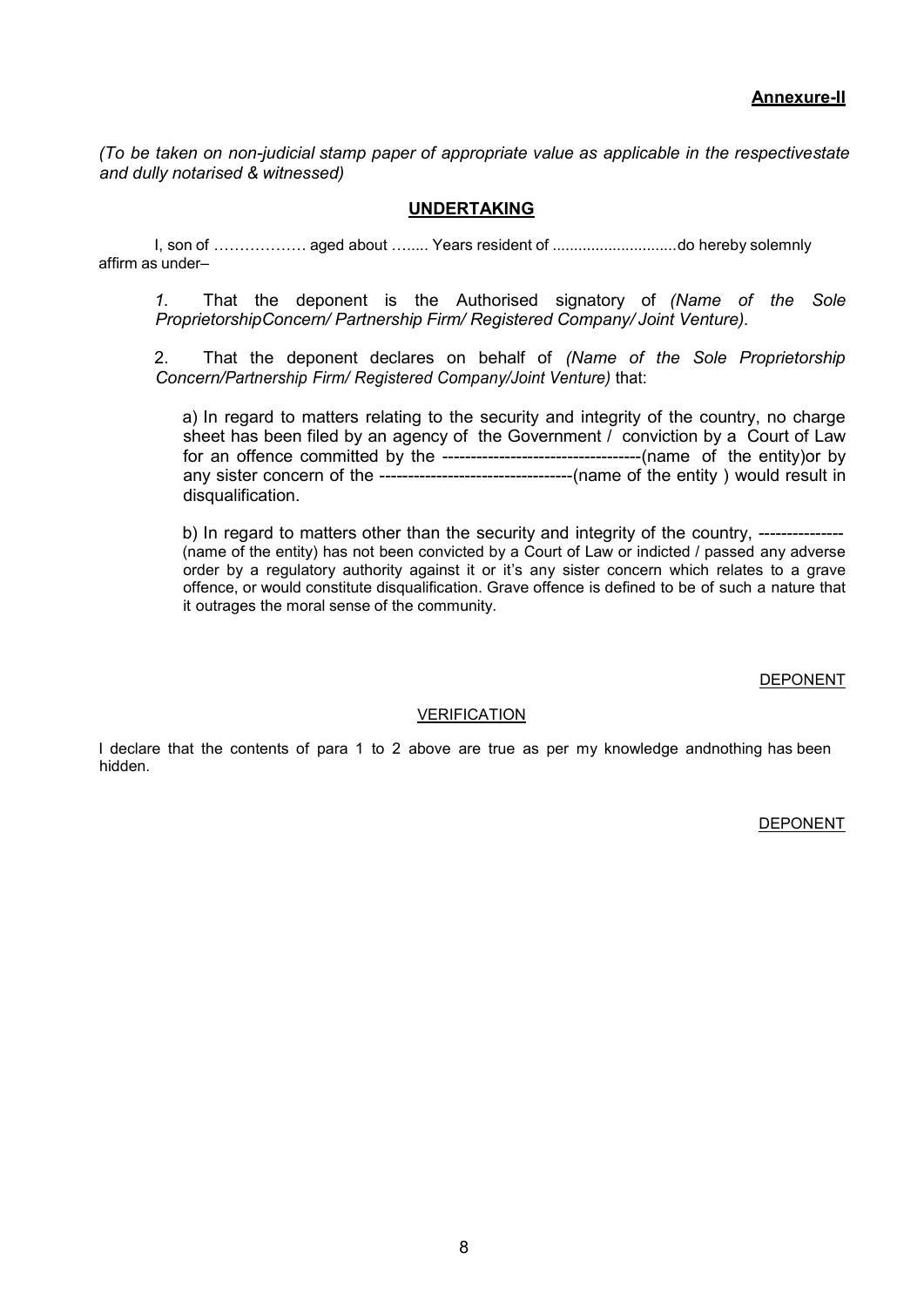# **East Coast Railway**

# **PROVIDING DATA TO FACILITATE PREDICTIVE MAINTAINANCE OF TRACK BY ARTIFICIAL INTELLIGENCE**

#### **1) Inspection and maintenance items of Points & Crossings:**

| S.No           | <b>Item</b>                                                                                | Limits                                                                          |
|----------------|--------------------------------------------------------------------------------------------|---------------------------------------------------------------------------------|
|                | Some of the important items as laid down in IRPWM to be inspected and                      |                                                                                 |
|                | maintained to the standards as given in the IPWM are given below.                          |                                                                                 |
| 1              | Maintenance-General                                                                        |                                                                                 |
| $\overline{2}$ | There should be no junction fishplates at stock rail joints or at the heel<br>of crossings | No junction fishplate at SRJ, heel of<br>crossing. Para 429 (1) B of IRPWM-2020 |
| $\mathfrak{Z}$ | At least one rail on either side of the Points and Crossings should have the               | Layout should be of same section for one                                        |
|                | same section as the Points and Crossings assembly rail section.                            | rail length on either side.                                                     |
|                |                                                                                            | Para 429 (1) C of IRPWM-2020                                                    |
| $\overline{4}$ | Welding of stock and lead joints on the Points and Crossings                               | SRJ and lead joints to be welded.                                               |
|                | assembly (desirable)                                                                       | Para 429 (1) D of IRPWM-2020                                                    |
| 5              | Availability of spherical washer in switch and crossings.(The use of                       | Spherical washers should be provided                                            |
|                | spherical washer is necessary, where the shank of the bolt is not at                       | on LH side of the assembly.                                                     |
|                | right angles to the axis of the rail to obtain flush fit of the head of the nut            | Para 429 (1) E of IRPWM-2020.)                                                  |
|                | of the bolt with the web of the rail. The spherical washers are used on                    | Tapered washers: To provide On both                                             |
|                | skew side. the spherical washer should invariably be provided on the left                  | side of crossing.                                                               |
|                | side in switch assembly; as the orientation of fish-bolt hole is made                      | Para 429 (1) F of IRPWM-2020                                                    |
|                | accordingly. On crossing tapered washers are to be used on both sides.                     |                                                                                 |
|                |                                                                                            |                                                                                 |
| 6              | Correct spacing of sleepers should be ensured according to the standard                    | Para 429 (1) G of IRPWM-2020                                                    |
|                | layout drawings as per Annexure-4/2 of IRPWM                                               |                                                                                 |
| $\overline{7}$ | The clearance, at the toe, heel of switch, at checkrail and wing                           | At Toe.                                                                         |
|                | rail must be maintained within the tolerances prescribed In the                            | Minimum:95mm for existing works,                                                |
|                | schedule of dimensions                                                                     | 115mm for new works or                                                          |
|                |                                                                                            | alteration to existing works,                                                   |
|                |                                                                                            | 160mm for thick web                                                             |
|                |                                                                                            | switches                                                                        |
|                |                                                                                            | Chapter --II para-16 of SOD                                                     |
|                |                                                                                            | at Heel of Switch:                                                              |
|                |                                                                                            | For 1in81/2=182.5mm:                                                            |
|                |                                                                                            | For 1 in 12=175mm                                                               |
|                |                                                                                            |                                                                                 |
|                |                                                                                            | <b>Check Rail clearance:</b>                                                    |
|                |                                                                                            | 41mm to 45mm for PSC                                                            |
|                |                                                                                            | Fan Shaped lay out with                                                         |
|                |                                                                                            | gauge 1673mm.                                                                   |
|                |                                                                                            | 44mm to 48mm for                                                                |
|                |                                                                                            | turn outs laid with                                                             |
|                |                                                                                            | 1676mm gauge.                                                                   |
|                |                                                                                            | 41mm to 45mm for PSC                                                            |
|                |                                                                                            | Fan Shaped lay out with                                                         |
|                |                                                                                            | gauge 1673mm.                                                                   |
|                |                                                                                            | 44mm to 48mm for                                                                |
|                |                                                                                            | turn outs laid with                                                             |
|                |                                                                                            | 1676mm gauge                                                                    |
|                |                                                                                            | (Chapter $-II$ para 12 & 13 of SOD)                                             |
| 8              | The chairs and fastenings and all other fittings must he properly                          | No loose and missing fittings                                                   |
|                | secured.                                                                                   | Para 429 (1) J of IRPWM-2020                                                    |
|                |                                                                                            |                                                                                 |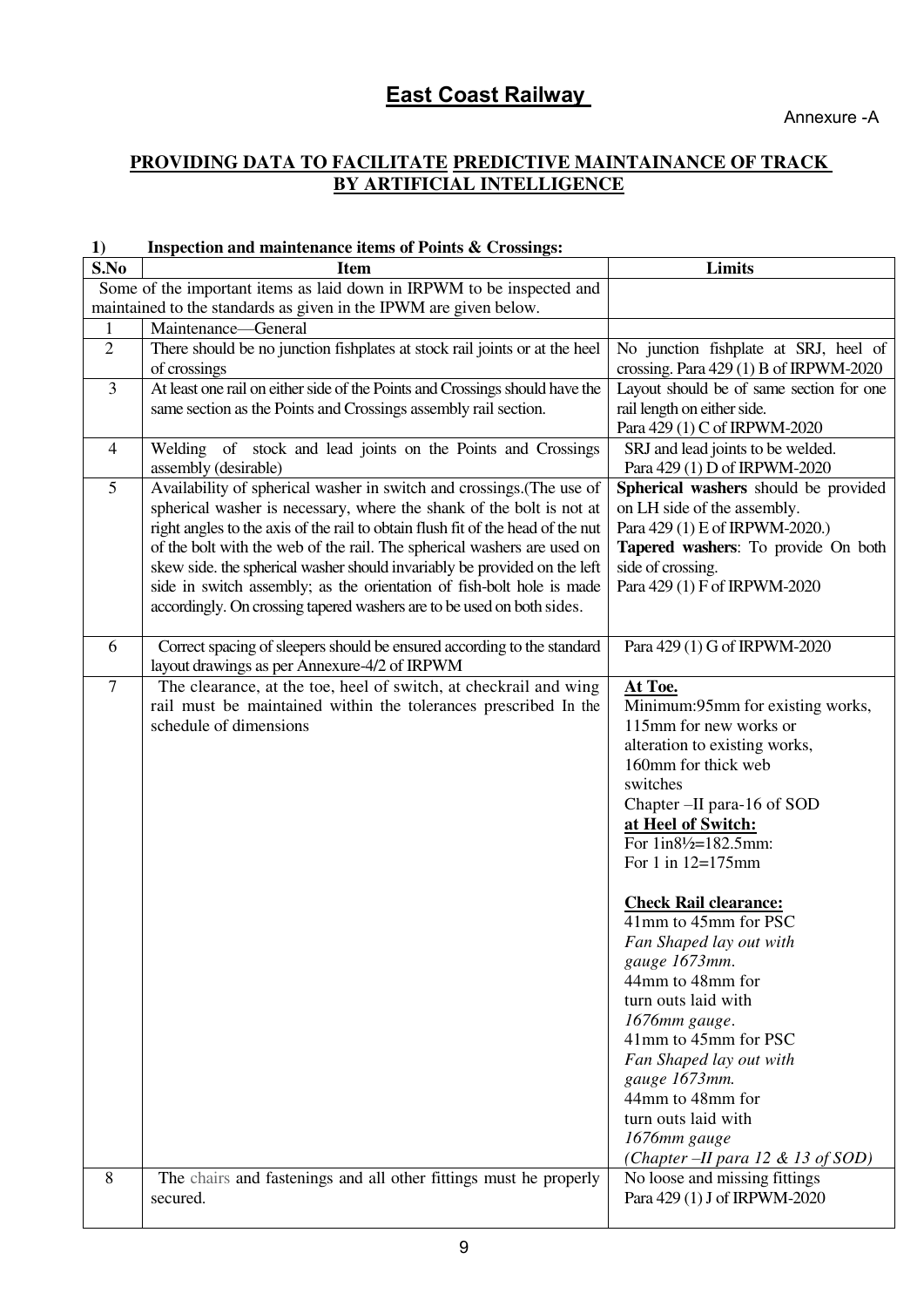| S.No            | <b>Item</b>                                                                                                                                                                                                                                                                                                                                                          | <b>Limits</b>                                                                                                                                                                                                                                                                                                                                                                                                                               |
|-----------------|----------------------------------------------------------------------------------------------------------------------------------------------------------------------------------------------------------------------------------------------------------------------------------------------------------------------------------------------------------------------|---------------------------------------------------------------------------------------------------------------------------------------------------------------------------------------------------------------------------------------------------------------------------------------------------------------------------------------------------------------------------------------------------------------------------------------------|
| 9               | Packing under the sleepers must not be loose/ defective<br>especially under crossing and the switch                                                                                                                                                                                                                                                                  | Para 429 (1) K of IRPWM-2020                                                                                                                                                                                                                                                                                                                                                                                                                |
| 10              | Cess should be low enough to permit efficient drainage and<br>adequate depth of ballast cushion should be provided. In case<br>creep is observed at such layouts, the condition of elastic<br>fastenings may be examined and suitable action be taken.                                                                                                               | Efficient drainage and no stagnation<br>of water.<br>Gap between rail bottom and ballast<br>$top = 50$ mm minimum<br>Creep not permitted.<br>Para 429 (1L of IRPWM-2020                                                                                                                                                                                                                                                                     |
| 11              | Maintenance of switches.                                                                                                                                                                                                                                                                                                                                             |                                                                                                                                                                                                                                                                                                                                                                                                                                             |
|                 | To ensure that stock rail and Tongue rails do have proper curvature. In<br>case of Turn out taking off from curve suitable curvature as per resultant<br>lead radius to be provided both in Stock Rail and Tongue Rail.                                                                                                                                              | Taking off from St.<br><b>Versine Stock Rail:.</b><br>1 in 12:<br>At Centre: 40 mm, Qtr Pt; 30 mm<br>$1$ in 8.5:<br>At Centre:69 mm, Qtr Pt; 52 mm<br><b>SER CE circular</b><br><b>Tongue Rail:</b><br>1 in 12:<br>At Centre: 43 mm, Qtr Pt; 32 mm<br>1 in 8.5<br>At Centre: 76 mm, Qtr Pt; 57 mm.<br>For taking off from Curves: Resultant<br>Radius:<br>Contrary Flexure: $R = (R1xR2)/(R1-R2)$<br>Similar Flexure: $R = (R1xR2)/(R1+R2)$ |
| 12              | The condition of stock $&$ tongue rails should be. Carefully examined and<br>badly worn and damaged stock and tongue rails should be replaced. A<br>tongue rail may be classified as worn/ damaged when-                                                                                                                                                             | Para 429 (2) (C) of IRPWM-2020                                                                                                                                                                                                                                                                                                                                                                                                              |
| 13              | -it is chipped/cracked over small lengths aggregating to 200 mm within<br>a distance of 1000 mm from its toe. Chipped length will be the portion<br>where tongue rail has worn out for a depth of more than 10 mm over a<br>continuous length of 10 mm. (The tongue rail can, however, be reused<br>after reconditioning of the broken/worn/ damaged tip by welding) | Aggregate 200mm within 1000mm<br>Minimum chipped length of 10mm depth<br>over 10mm length.<br>429 (2) (C) (i) of IRPWM-2020                                                                                                                                                                                                                                                                                                                 |
| $\overline{14}$ | -it is badly twisted or bent .and does not house properly against the stock rail<br>causing a gap of 5 mm or more at the toe, the limit described in the<br>IRSEM.                                                                                                                                                                                                   | Gap between TR and SR in closed position<br>$\leq$ 5 mm at the toe.<br>429 (2) (C) (ii) of IRPWM-2020                                                                                                                                                                                                                                                                                                                                       |
| 15              | wear on stock rail shall not exceed the limits laid down in Para 702 (1) b<br>of IRPWM<br>vertical wear $-60kg - 13$ mm m, 52 kg-8 mm,<br>Lateral wear- on curves of A and B route-8mm, $C$ and D route $-10$ mm.<br>On Straight-A an B route $-6$ mm, C and D route-8 mm                                                                                            | Limit:<br>vertical wear $-60kg - 13mm$ ,<br>52 kg-8 mm,<br>Lateral wear-<br>on curves of A and B route-8mm,<br>C and D route $-10$ mm.<br>On Straight- A an B route $-6$ mm,<br>C and D route-8 mm<br>429 (2) (C) (iii) of IRPWM-2020                                                                                                                                                                                                       |
| 16              | However, proper housing of tongue rails is to be ensured. Burred stock rail<br>likely to obstruct the lock bar, should be replaced, if necessary.                                                                                                                                                                                                                    | Minimum housing of 6 Sleepers to be<br>ensured<br>429 (2) (C) (iii) of IRPWM-2020                                                                                                                                                                                                                                                                                                                                                           |
| 17              | Rail Gauge ties, rodding etc. hinder proper packing and hence at the<br>time of packing points and crossing the signal staff should take out the<br>rods and stretcher bars etc.to facilitate proper tamping.                                                                                                                                                        | 429 (2) (d) of IRPWM-2020                                                                                                                                                                                                                                                                                                                                                                                                                   |
| 18              | To check the housing of the tongue rail and also the throw of the switch,<br>all non-interlocked points should be operated by hand lever and other<br>Points from the signal frame, when traffic permits doing so.                                                                                                                                                   | Throw of Switch:<br>Minimum: 95mm for existing works,<br>115<br>for<br>works<br>mm<br>new<br>or<br>alteration to existing<br>works, 16 0mm for<br>thick web switches<br>429 (2) (e) of IRPWM-2020                                                                                                                                                                                                                                           |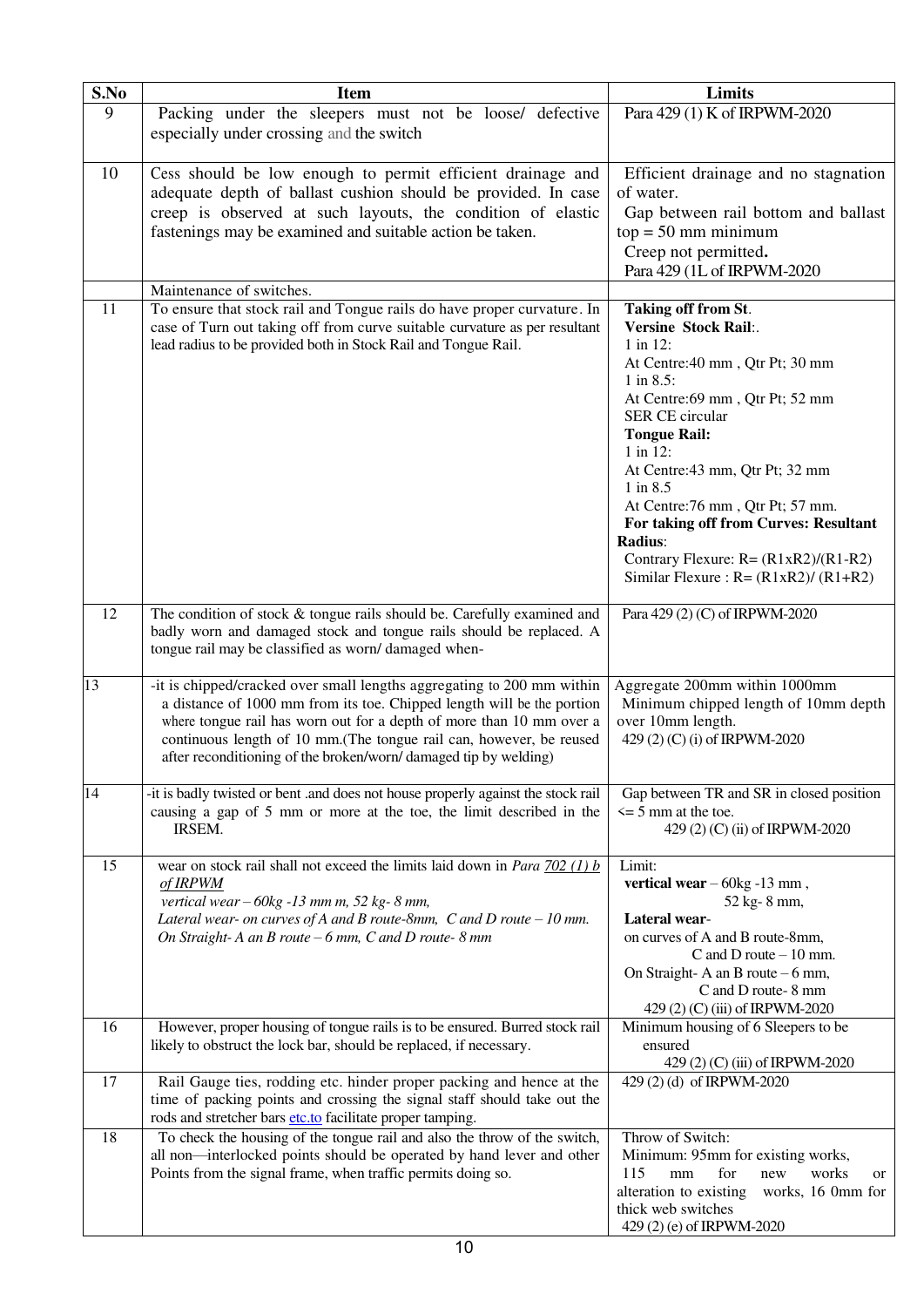| S.No | <b>Item</b>                                                                                                                                        | Limits                                                           |     |
|------|----------------------------------------------------------------------------------------------------------------------------------------------------|------------------------------------------------------------------|-----|
| 19   | Tongue rail should, preferably bear evenly on all the slide chairs.                                                                                | No Gap between Rail bottom and Slide                             |     |
|      |                                                                                                                                                    | Chair.                                                           |     |
| 20   | When the tongue rail is in closed position, it must bear evenly against                                                                            | 429 (2) (g) of IRPWM-2020<br>No Gap between Tongue Rail and Side |     |
|      | slide blocks.                                                                                                                                      | Blocks.                                                          |     |
|      |                                                                                                                                                    | 429 (2) (h) of IRPWM-2020                                        |     |
| 21   | Maintenance of Crossings-                                                                                                                          |                                                                  |     |
| 22   | If any damage to the nose of crossing is noticed, its cause must be                                                                                | clearance at the checkrail:                                      |     |
|      | traced, which might be due to tight gauge or due to excessive<br>clearance at the checkrail.                                                       | 41mm to 45mm<br><b>PSC</b><br>Fan<br>for<br>Shaped lay out as    |     |
|      | 429 (3) (a) of IRPWM-2020                                                                                                                          | the<br>gauge                                                     | is. |
|      |                                                                                                                                                    | 1673mm.<br>for turn outs laid<br>44mm to 48mm                    |     |
|      |                                                                                                                                                    | with                                                             |     |
|      |                                                                                                                                                    | 1676mm gauge.                                                    |     |
|      |                                                                                                                                                    |                                                                  |     |
|      |                                                                                                                                                    | (Chapter - II para 12 & 13 of SOD)                               |     |
| 23   | To avoid hitting of nose, it shall be ensured that the checkrail                                                                                   | clearance at the checkrail:                                      |     |
|      | clearance should be between 41 to 45 mm for fan-shaped turnout.<br>429 (3) (b) of IRPWM-2020                                                       | 41mm to 45mm<br><b>PSC</b><br>Fan<br>for<br>Shaped lay out as    |     |
|      |                                                                                                                                                    | the<br>gauge                                                     | is. |
|      |                                                                                                                                                    | 1673mm.                                                          |     |
|      |                                                                                                                                                    | for turn outs laid<br>44mm to 48mm<br>with                       |     |
|      |                                                                                                                                                    | 1676mm gauge.                                                    |     |
|      |                                                                                                                                                    |                                                                  |     |
|      |                                                                                                                                                    | (Chapter - II para 12 & 13 of SOD)                               |     |
|      |                                                                                                                                                    |                                                                  |     |
|      |                                                                                                                                                    |                                                                  |     |
| 24   | Maximum permissible vertical wear on wing rails or nose of crossing<br>shall be 10mm. However, on Rajdhani/ Shatabdi routes, as a good             | permissible vertical wear on wing rails<br>or nose of crossing : |     |
|      | maintenance practice, crossing and the wing rails should be                                                                                        | Maximum: 10 mm.                                                  |     |
|      | planned for reconditioning/resurfacing by welding on reaching the                                                                                  | Rajdhani Route: 8 mm - CMS                                       |     |
|      | following wear limits                                                                                                                              | : 6mm - Builtup/Welded                                           |     |
|      | Built up/Welded Crossing 6 mm<br>CMS crossings<br>$8 \text{ mm}$                                                                                   | 429 (3) (e) of IRPWM-2020                                        |     |
| 25   | In case of CMS crossings, following dimensions should be deducted (to account                                                                      | Note of Para 429 (3) (e) of IRPWM-2020                           |     |
|      | for slope in casting of wing rails to $1$ in $20$ cant) from the wear measurements to                                                              |                                                                  |     |
|      | find out the actual wear of wing rails and nose of crossing.<br>(a) for 52 kg section $-2.0$ mm. (h) for 60 kg section $-2.5$ mm. (c) for heat-    |                                                                  |     |
|      | treated welded crossing - 3.5 mm.                                                                                                                  |                                                                  |     |
| 44.  | Maintenance of lead portion and turn-in curve-                                                                                                     |                                                                  |     |
| 26   | To ensure the correct sleeper spacing to achieve correct alignment of the                                                                          | Versine at each stn: 3 mm. max deviation                         |     |
|      | lead curve. During maintenance, stations at 3.0 m intervals should be<br>marked, versines checked, and track attended as necessary. The            | from design value                                                |     |
|      | versine at each station in lead curve and turn in curve should not be                                                                              | Stn to Stn versine variation $= 4$ mm                            |     |
|      | beyond 3 mm, from its design value, as a good maintenance practice.                                                                                | (max)                                                            |     |
|      | Para 429 (4) (a) of IRPWM-2020                                                                                                                     |                                                                  |     |
| 27   | The versines of turn-in curves on loops should be recorded at stations at<br>3.0 m intervals on 6.0 m chord length during the inspection of points |                                                                  |     |
|      | and crossings to check the sharpness of the curve and rectified as                                                                                 |                                                                  |     |
|      | necessary.                                                                                                                                         |                                                                  |     |
| 28   | Para 429 (4) (b) of IRPWM-2020<br>The turn-in curve should also be checked for condition of sleepers and                                           | No Loose and Missing Fittings.                                   |     |
|      | fastenings                                                                                                                                         |                                                                  |     |
|      | Para 429 (4) (C) of IRPWM-2020                                                                                                                     |                                                                  |     |
|      |                                                                                                                                                    |                                                                  |     |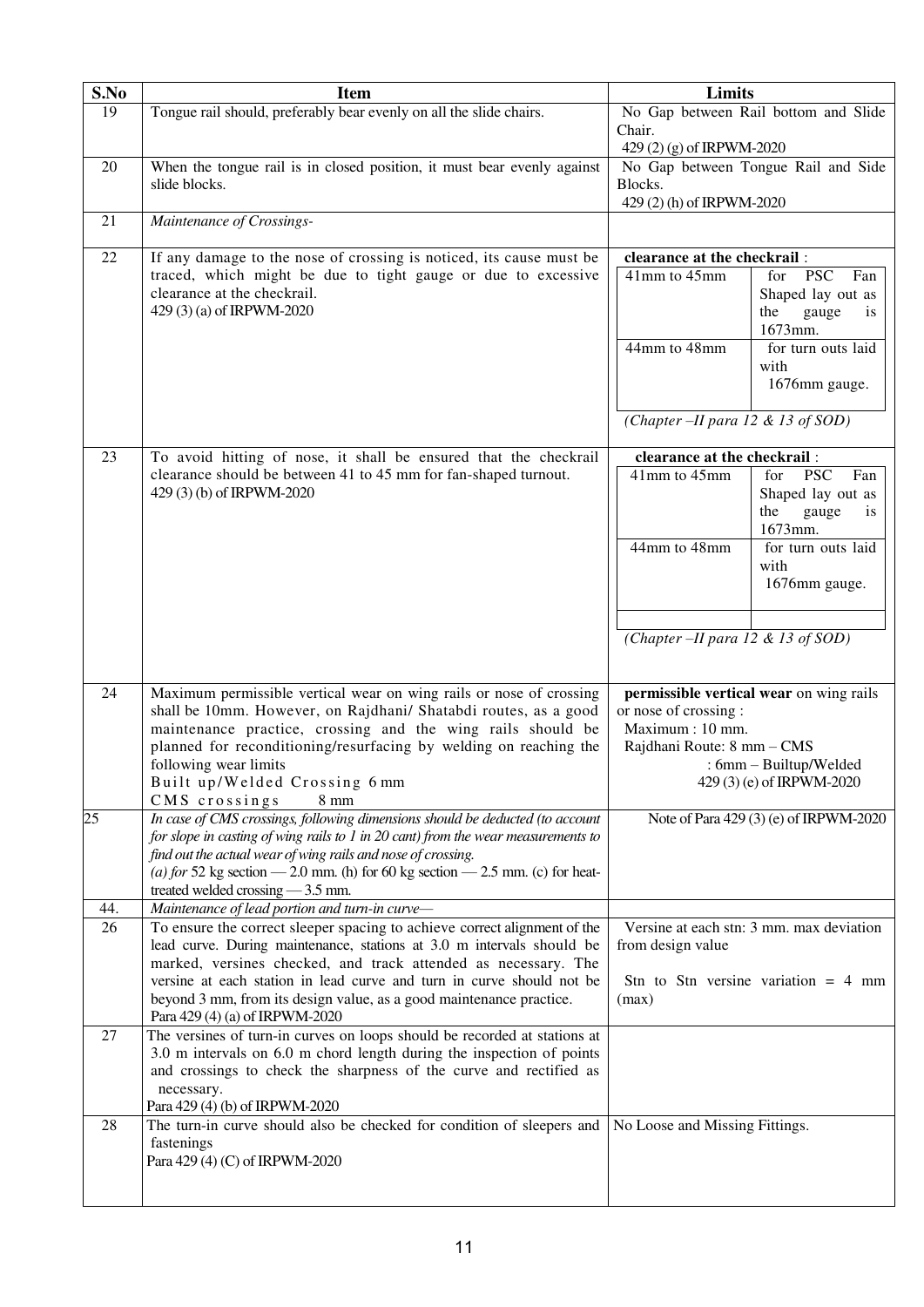| S.No |                                                                                                       |                                                                          | <b>Item</b>     |                     |                   |  | Limits                                                                                      |
|------|-------------------------------------------------------------------------------------------------------|--------------------------------------------------------------------------|-----------------|---------------------|-------------------|--|---------------------------------------------------------------------------------------------|
| 29   |                                                                                                       |                                                                          |                 |                     |                   |  |                                                                                             |
|      | Gauge and Super-elevation in Turnout<br>Para 429 (8) (a) of IRPWM-2020:                               |                                                                          |                 |                     |                   |  |                                                                                             |
|      | Gauge at various portions of turnout during new laying/renewal and                                    |                                                                          |                 |                     |                   |  |                                                                                             |
|      |                                                                                                       |                                                                          |                 |                     |                   |  |                                                                                             |
|      | maintenance shall be as given in <i>Para</i> $\frac{520}{(3)}$ (a) & <i>Para</i> $\frac{525}{(1)}$ of |                                                                          |                 |                     |                   |  |                                                                                             |
|      | IRPWM.                                                                                                |                                                                          |                 |                     |                   |  |                                                                                             |
|      |                                                                                                       | Para 525 (1) of IRPWM-2020:                                              |                 |                     |                   |  |                                                                                             |
|      |                                                                                                       | The Gauge and Twist values for manual measurement in floating            |                 |                     |                   |  |                                                                                             |
|      |                                                                                                       |                                                                          |                 |                     |                   |  |                                                                                             |
|      | On straight track                                                                                     |                                                                          |                 | $-6$ mm to $+6$ mm  |                   |  |                                                                                             |
|      |                                                                                                       | On curves with radius 440m or more                                       |                 | $-6$ mm to $+15$ mm |                   |  |                                                                                             |
|      |                                                                                                       | On curves with radius less than 440 m                                    |                 | upto $+20$ mm       |                   |  |                                                                                             |
|      | conditions are as under                                                                               |                                                                          |                 |                     |                   |  |                                                                                             |
|      |                                                                                                       |                                                                          |                 |                     |                   |  |                                                                                             |
|      |                                                                                                       |                                                                          |                 |                     |                   |  |                                                                                             |
|      |                                                                                                       |                                                                          |                 |                     |                   |  |                                                                                             |
|      |                                                                                                       |                                                                          |                 |                     |                   |  |                                                                                             |
|      |                                                                                                       |                                                                          |                 |                     |                   |  |                                                                                             |
|      |                                                                                                       | Para 526 of IRPWM-2020 for slower speeds:                                |                 |                     |                   |  |                                                                                             |
|      |                                                                                                       | For guidance of field officials, following track Parameters are          |                 |                     |                   |  |                                                                                             |
|      |                                                                                                       | stipulated in floating conditions, for maintenance of tracks where       |                 |                     |                   |  |                                                                                             |
|      |                                                                                                       | speeds are low such as worksite, yard line, etc.                         |                 |                     |                   |  |                                                                                             |
|      |                                                                                                       |                                                                          |                 |                     |                   |  |                                                                                             |
|      | Speed                                                                                                 | Peak value of                                                            |                 | Peak value of       | Permissible       |  |                                                                                             |
|      | (in                                                                                                   | UN (on 3.6 m)                                                            |                 | twist (on 3.0 m     | gauge range       |  |                                                                                             |
|      | Kmph)                                                                                                 | chord) in mm                                                             |                 | chord) in mm        |                   |  |                                                                                             |
|      | Up to $45$                                                                                            | 22                                                                       | 18              |                     | $-10$ to $+27$ mm |  |                                                                                             |
|      | Up to $30$                                                                                            | 24                                                                       | 21              |                     | $-10$ to $+27$ mm |  |                                                                                             |
|      | Up to $15$                                                                                            | $\overline{33}$                                                          | $\overline{25}$ |                     | $-12$ to $+27$ mm |  |                                                                                             |
| 30   |                                                                                                       | The gauge in crossing portion shall be 0 mm to 4 mm with respect to      |                 |                     |                   |  | $1673$ mm +0 to +4 mm                                                                       |
|      |                                                                                                       | gauge prescribed in standard drawing, i.e., 1673 mm, both in case of     |                 |                     |                   |  |                                                                                             |
|      |                                                                                                       | New Laying/ Renewal and during service.                                  |                 |                     |                   |  |                                                                                             |
|      |                                                                                                       | Para 429 (8) (b) of IRPWM-2020                                           |                 |                     |                   |  |                                                                                             |
| 31   |                                                                                                       | If gauge of track on either side of the points and crossings is          |                 |                     |                   |  |                                                                                             |
|      |                                                                                                       | maintained wider/tighter than the gauge on the points and crossings,     |                 |                     |                   |  |                                                                                             |
|      |                                                                                                       | the gauge on either side of the track should be brought to same gauge as |                 |                     |                   |  |                                                                                             |
|      |                                                                                                       | in the points and crossings, as a good maintenance practice.             |                 |                     |                   |  |                                                                                             |
|      |                                                                                                       | Para 429 (8) (c) of IRPWM-2020                                           |                 |                     |                   |  |                                                                                             |
| 32   |                                                                                                       | Super-elevation on turnouts with curve of similar or contrary flexure    |                 |                     |                   |  | Para 411 of IRPWM-2020:                                                                     |
|      |                                                                                                       | should be provided in accordance with Para 411 & 412                     |                 |                     |                   |  | Curves of Contrary Flexure: - On the                                                        |
|      |                                                                                                       | Para 429 (8) (d) of IRPWM-2020                                           |                 |                     |                   |  | main line curve from which a curve of                                                       |
|      |                                                                                                       |                                                                          |                 |                     |                   |  | contrary flexure takes off, the cant of the                                                 |
|      |                                                                                                       |                                                                          |                 |                     |                   |  | main line (which is the negative Super-                                                     |
|      |                                                                                                       |                                                                          |                 |                     |                   |  | elevation on the turnout), should be<br>calculated from the formula : GV <sup>2</sup> /127R |
|      |                                                                                                       |                                                                          |                 |                     |                   |  | The permissible speed on the main line is                                                   |
|      |                                                                                                       |                                                                          |                 |                     |                   |  | determined from the allowable cant                                                          |
|      |                                                                                                       |                                                                          |                 |                     |                   |  | deficiency and cant on the main line. The                                                   |
|      |                                                                                                       |                                                                          |                 |                     |                   |  | speed so determined shall be subject to                                                     |
|      |                                                                                                       |                                                                          |                 |                     |                   |  | limitations governed by the standard of                                                     |
|      |                                                                                                       |                                                                          |                 |                     |                   |  | interlocking and the sectional speed.                                                       |
|      |                                                                                                       |                                                                          |                 |                     |                   |  | Para 412 of IRPWM-2020                                                                      |
|      |                                                                                                       |                                                                          |                 |                     |                   |  | <b>Curves of Similar Flexure:-</b>                                                          |
|      |                                                                                                       |                                                                          |                 |                     |                   |  | (1) <i>Not followed by reverse curves</i> – On a                                            |
|      |                                                                                                       |                                                                          |                 |                     |                   |  | main line curve from which a curve of                                                       |
|      |                                                                                                       |                                                                          |                 |                     |                   |  | similar flexure takes off, not followed                                                     |
|      |                                                                                                       |                                                                          |                 |                     |                   |  | immediately by a reverse curve, the                                                         |
|      |                                                                                                       |                                                                          |                 |                     |                   |  | turnout curve shall have the same cant as                                                   |
|      |                                                                                                       |                                                                          |                 |                     |                   |  | the main line curve.                                                                        |
|      |                                                                                                       |                                                                          |                 |                     |                   |  | (2) Followed by reverse curves $- A$ change                                                 |
|      |                                                                                                       |                                                                          |                 |                     |                   |  | of cant on the turnout may be permitted                                                     |
|      |                                                                                                       |                                                                          |                 |                     |                   |  | starting behind the crossing (after the last                                                |
|      |                                                                                                       |                                                                          |                 |                     |                   |  | exit sleeper) and being run out at a rate not                                               |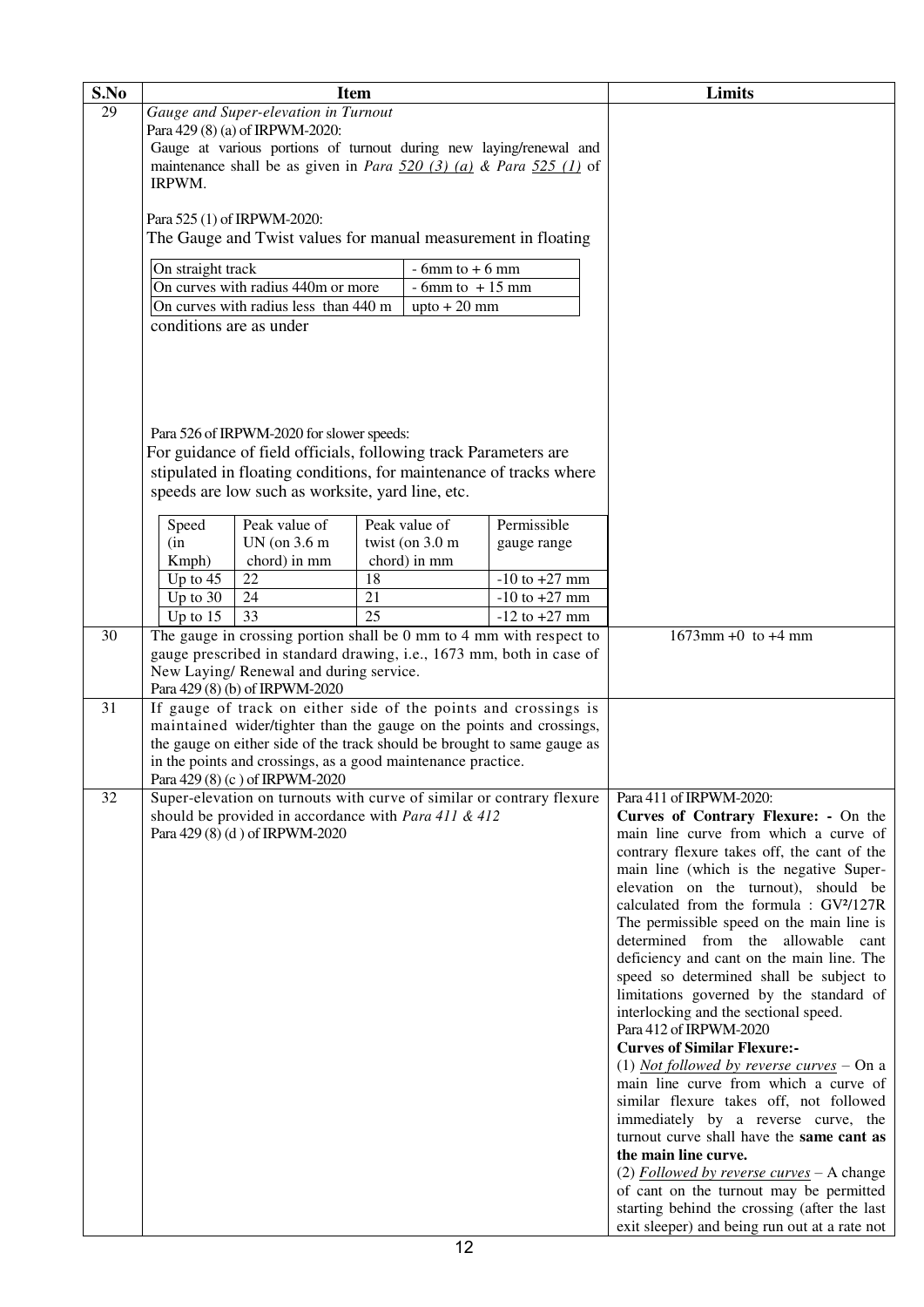| S.No | <b>Item</b>                                                                                                                                                                             | Limits                                                                                                                                                                                                                                                                                                        |
|------|-----------------------------------------------------------------------------------------------------------------------------------------------------------------------------------------|---------------------------------------------------------------------------------------------------------------------------------------------------------------------------------------------------------------------------------------------------------------------------------------------------------------|
|      |                                                                                                                                                                                         | steeper than 2.8 mm per metre and subject<br>to the maximum cant on the main line<br>turnout being limited to 65 mm.<br>The permissible speed on the main line is<br>then determined from the allowable cant-<br>deficiency and subject to limitations<br>governed by the standard of interlocking<br>and the |
|      | Inspection of points and crossing :                                                                                                                                                     |                                                                                                                                                                                                                                                                                                               |
| 33   | The details of inspection of various items of points and crossings be<br>entered as per format given in IRPWM<br>annexure 4/3, 4/3A, 4/4,<br>4/4A, 4/4B. Para 429 (5) (a) of IRPWM-2020 |                                                                                                                                                                                                                                                                                                               |
| 34   | Acceleration peaks both vertical and lateral (OMS reading)                                                                                                                              | For speed $> 110$ kmph: All peaks greater<br>than 0.15g to be considered for recording.<br>For speed <110kmph: All peaks greater<br>than $0.20g$ to be considered for<br>recording.<br>Para 515 of IRPWM-2020                                                                                                 |
| 35   | For speed upto 110 kmph                                                                                                                                                                 | Urgent maintenance limit: 0.30g<br>Para 522 (1) of IRPWM-2020                                                                                                                                                                                                                                                 |
| 36   | For speed above 110 and upto 130 Kmph                                                                                                                                                   | urgent maintenance limit is $0.25g$<br>Para 522 (2) of IRPWM-2020                                                                                                                                                                                                                                             |
| 37   | For speed above 130 and upto 160 Kmph                                                                                                                                                   | urgent maintenance limit is 0.20g<br>Para 522 (3) of IRPWM-2020                                                                                                                                                                                                                                               |

# **2. Inspection and maintenance items of Level Crossing:**

# **Level crossings:**

- 1) Para 908: Type of signals for road users Preferably, electric signals should be provided at gates to give correct indication to road users. As an alternative, Gate lamp along with blinders may be mounted preferably in rectangular sockets over gates so as to give correct indication to road users vide item 6 of Annexure - 9/1. The lamp should be lighted by the Gateman at sunset and remain lighted till sunrise.
- 2) Para 910(4) : At every Level Crossing there should be distinct indication at 600 m and1200 m on Broad Gauge on either side to guide the Gateman for placing the detonators in case of obstruction at the level crossing. Indicator posts should be provided with one dot and three dots at these distances to indicate the number of detonators to be placed. Arrangements for exhibiting the danger signal at a distance of 5 meters during emergency should be made at each level crossing.
- 3) Para 910 (5) ( C )Height Gauges should be located at a minimum distance of 8 meter from gate posts.
- 4) Para 648. Trees and bushes that interfere or tend to interfere with the view from a train or trolley, of signals or level crossings or along the inside of curves, shall be cut. When cut, it should be ensured that they do not foul the track.
- 5) Para 913 (1) (b) : Inspection and Maintenance of LCs (i) Level crossings laid with PSC sleepers should be overhauled with each cycle of machine packing or more frequently as warranted by condition and in no case shall opening be delayed by more than two years.

Para  $913(1)(c)$  Checking equipment and examination of Gateman in rules – (i) The equipment with the Gateman shall be checked by JE/SSE/P.Way once in a month by rotation.

Para 913 (2) By ADEN – ADEN should inspect the equipment at every manned level crossing on the subdivision once in six months, and examine the Gateman in rules during his inspection.

6) Para 915: Level Crossing indicators: At the approaches of all level crossings, bilingual whistle boards as per design (Annexure - 9/4) should be erected at 600 m along the track from the level crossing to enjoin the Drivers of approaching trains to give audible warning of the approach of a train to the road users.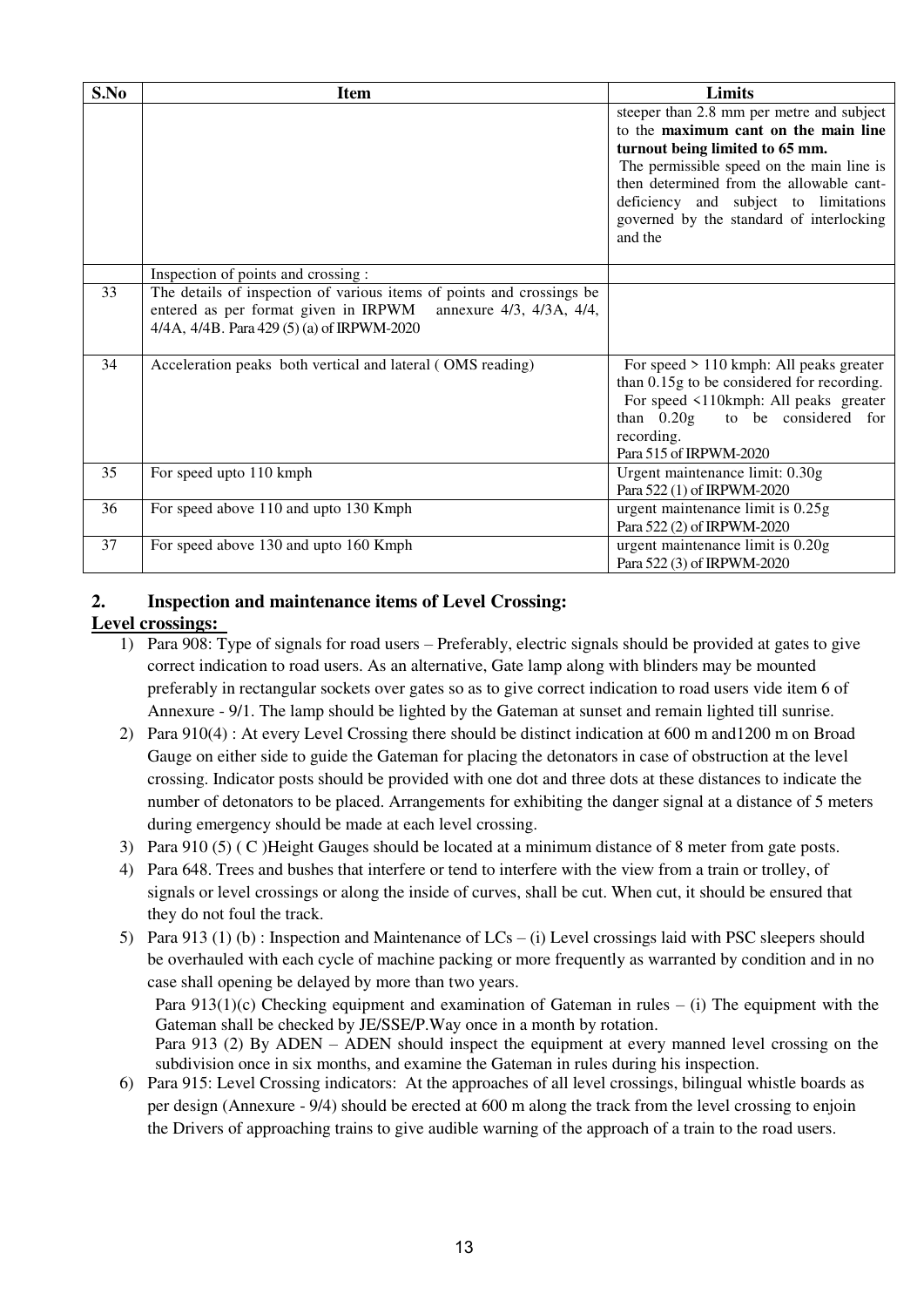- 7) Para 916(1): Provision of Speed Breakers on the Approaches of Level Crossing One speed breaker should be provided on either approach of level crossings at a Page 334 of 417 distance of about 20 m from the gate post of the Level Crossing, covering full width of the road including berms as per Annexure - 9/5.
- 8) Para 917(1) Periodical census of traffic at all level crossings shall be taken once every three years.
- 9) Para 918
	- 1) Rail joints should be avoided in check rails and on the running rails, within the level crossings and three m on either side from the end of level crossing.
	- 2) In the case of SWR, the short-welded panel may be continued through the level crossing, avoiding fish plated joint on the level crossing and within 6 m from the end of level crossing.
	- 3) The level crossing should not fall within the breathing length of LWR.
	- 4) Concrete sleepers to relevant RDSO drawings along with fittings should be provided at LC Gate.

#### **10) Annexure 9/1 of IRPWM**

| S.No             | Item                                                         | Limits                                                                         |
|------------------|--------------------------------------------------------------|--------------------------------------------------------------------------------|
| $\mathbf{1}$     | Minimum width of gates at right angles to                    | a) Special LC: 7.5m                                                            |
|                  | the centre line of the road (Old standards)                  | $b)$ A-Class: 5.5m                                                             |
|                  |                                                              | $c)$ B-Class: $5.5m$                                                           |
|                  |                                                              | $C$ -Class: $5.5m$<br>$\mathbf{d}$                                             |
| $\overline{2}$   | New standards for new LCS constructed<br>or old one altered  | a) Across class-I roads = 9m or $X + 2.5m$ whichever<br>is more                |
|                  |                                                              | Across class-II roads = $7.5$ m or X +2.5m<br>b)                               |
|                  |                                                              | whichever is more                                                              |
|                  |                                                              | Across class-III roads = $5m$ or X +2.5m<br>$\mathbf{c})$<br>whichever is more |
|                  |                                                              | Across class-IV roads = suitable width<br>d)                                   |
|                  |                                                              | subjected to 2.0m being the min.                                               |
| 3                | Minimum length of check rail                                 | 2.0m more than that of gate width                                              |
| $\overline{4}$   | Angle of crossing between centre line of<br>road and railway | Not less than $45^\circ$                                                       |
| 5                | Provision of wicket gates for foot                           | a) Special LC: To be provided except where FOB                                 |
|                  | passengers and to prevent tress passing by                   | are provided                                                                   |
|                  | cattle                                                       | b) A-Class: To be provided except where FOB are                                |
|                  |                                                              | provided                                                                       |
|                  |                                                              | c) B-Class: To be provided except where FOB are<br>provided                    |
|                  |                                                              | d) C-Class: To be provided on need basis                                       |
|                  |                                                              |                                                                                |
| 6                | Minimum distance of gate posts from                          | 3.0 m.                                                                         |
|                  | centre line of track                                         |                                                                                |
|                  |                                                              |                                                                                |
| $\boldsymbol{7}$ | Minimum length of fencing parallel to                        | 15m                                                                            |
|                  | track                                                        |                                                                                |
|                  |                                                              |                                                                                |
| 8                | Minimum width of metalling between<br>gates                  | a) For Secial, A & B class: Same as that of the width<br>of gates.             |
|                  |                                                              |                                                                                |
|                  |                                                              | b) For C class: Same as that of the width of gates or                          |
|                  |                                                              | the width between gate posts where gate leaves                                 |
|                  |                                                              | are not provided                                                               |
|                  |                                                              |                                                                                |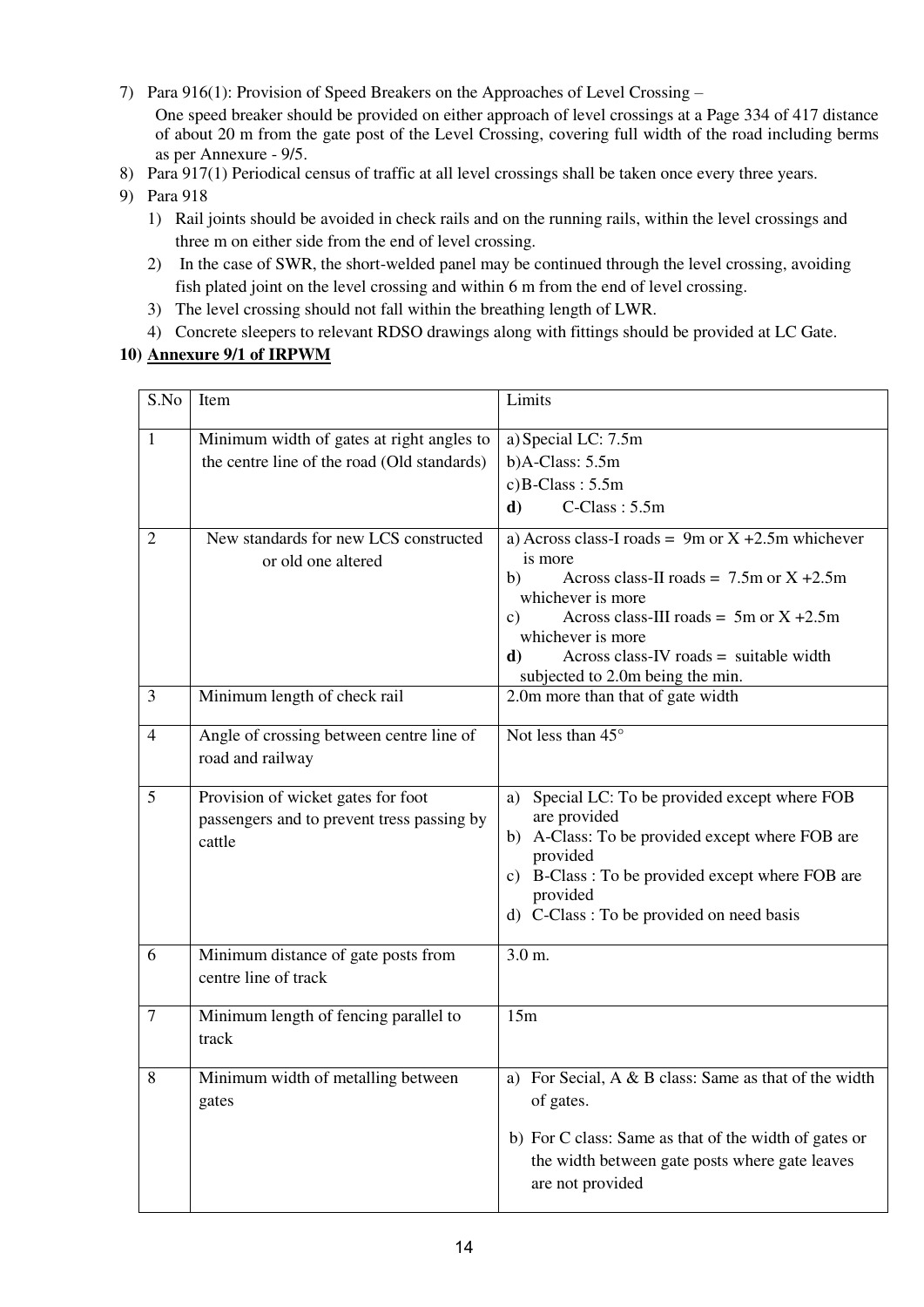| S.No | Item                                                                                          | Limits                                                                                                                                                                                                                                                                                                                                                                                                                                                                                                                                                                                       |
|------|-----------------------------------------------------------------------------------------------|----------------------------------------------------------------------------------------------------------------------------------------------------------------------------------------------------------------------------------------------------------------------------------------------------------------------------------------------------------------------------------------------------------------------------------------------------------------------------------------------------------------------------------------------------------------------------------------------|
| 9    | Minimum width of metalling outside<br>gates:                                                  | a)Class-I road: 7.0m or the width of existing carriage<br>way whichever is greater.<br>Class-II roads: 5.5m or the width of existing<br>b)<br>carriage way whichever is greater<br>c)Class-III roads: 3.78m or the width of existing<br>carriage way whichever is greater<br>Class IV roads: suitable width subjected to<br>$\rm d$<br>2m being the minimum                                                                                                                                                                                                                                  |
| 10   | Type of pavement between gates                                                                | Not be inferior to the approach road                                                                                                                                                                                                                                                                                                                                                                                                                                                                                                                                                         |
| 11   | Type of pavement outside gates                                                                | Same standard as that of the road surface out side the<br>Railway boundary.                                                                                                                                                                                                                                                                                                                                                                                                                                                                                                                  |
| 12   | Minimum width of road formation outside<br>the gates for a distance of 30m beyond<br>the gate | a)New standard: width of metalling just outside the<br>gate+5.0m for Class-I, Class-II, Class-III roads)<br>and minimum 3.0m for class IV road.<br>Old standard:<br>b)<br>i) Spl class: same as that of the road outside the<br>railway boundary.<br>A class: 4m wider than metalling<br>$\rm ii)$<br>B class: 3.0m wider than metalling.<br>$\overline{iii}$<br>C class: 2.0m wider than metaling.<br>iv)                                                                                                                                                                                   |
| 13   | Maximum gradient between gates                                                                | Level                                                                                                                                                                                                                                                                                                                                                                                                                                                                                                                                                                                        |
| 14   | Minimum level length of road on gates                                                         | i) New standards:<br>a)Class-I roads: in between gates and upto 15m<br>beyond gate.<br>Class-II roads: In between gates and upto<br>b)<br>8.0m beyond gate.<br>c)Class-III roads: in between gates and upto 8.0m<br>beyond.<br>Class - IV roads: In between gates.<br>d)<br>$\ddot{\text{ii}})$<br>Old standards:<br>a)Class-I roads: in between gates and upto 8m beyond<br>gate.<br>Class-II roads: In between gates and upto<br>b)<br>6.0m beyond gate.<br>c) Class-III roads: in between gates and upto 6.0m<br>beyond.<br>d) Class - IV roads: In between gates and upto 6.0m<br>beyond |
| 15   | Maximum gradient beyond level portion<br>of the road at LC approach                           | New standards:<br>$\mathbf{i}$<br>a) Class-I roads: Not steeper than 1 in 40<br>b) Class-II roads: Not steeper than 1 in 30<br>c) Class-III roads: Not steeper than 1 in 20<br>d) Class - IV roads: Not steeper than 1 in 15.<br>ii) Old standards:<br>a) Class-I roads: Not steeper than 1 in 40<br>b) Class-II roads: Not steeper than 1 in 30<br>c) Class-III roads: Not steeper than 1 in 30<br>d) Class - IV roads: Not steeper than 1 in 20.                                                                                                                                           |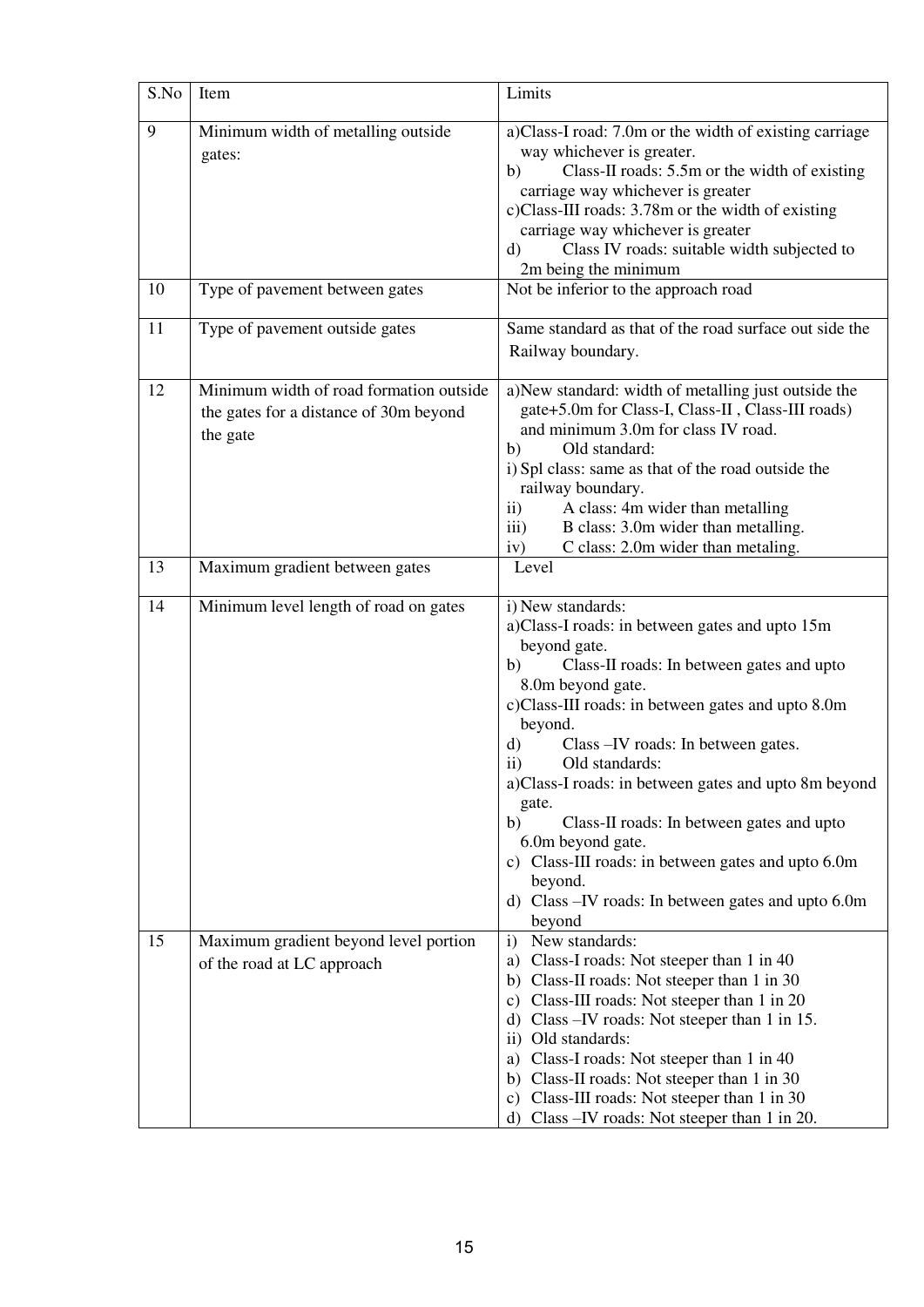| 16 | Minimum radius of centre line of road on<br>curved approaches                                                | New Standards:<br>a) For National Highway / state high ways:                                                                                                                                                                                                                                                                                                |
|----|--------------------------------------------------------------------------------------------------------------|-------------------------------------------------------------------------------------------------------------------------------------------------------------------------------------------------------------------------------------------------------------------------------------------------------------------------------------------------------------|
|    |                                                                                                              | In plains: 250 metres<br>$\mathbf{i}$                                                                                                                                                                                                                                                                                                                       |
|    |                                                                                                              | ii) In hilly terrain: 90 metres.                                                                                                                                                                                                                                                                                                                            |
|    |                                                                                                              | b) Other roads: best possible radius having regards to<br>safety of road traffic.<br>Old standards:<br>a) Special class: 60m<br>b) A class: $45m$                                                                                                                                                                                                           |
|    |                                                                                                              | c) B Class: 30m                                                                                                                                                                                                                                                                                                                                             |
|    |                                                                                                              | d) $C$ class: $21m$                                                                                                                                                                                                                                                                                                                                         |
| 17 | Desirable & Minimum straight length of<br>road outside the gate.                                             | New standards:<br>a)<br>i)Class-I roads: Desirable 30m & minimum 15m<br>$\mathbf{ii}$<br>Class-II roads: Desirable 22.5m & min 9m<br>Class-III roads: Desirable 15m & min 4.5m<br>iii)<br>Class - IV roads: Desirable & min<br>iv)<br>b)<br>Old standards:<br>i)Spl class: 12m<br>A class: 9m<br>$\mathbf{ii}$<br>iii)<br>B class: 6m<br>iv)<br>C class: 3m |
| 18 | Minimum sight distance of level crossing<br>gate from road in the vicinity of level<br>crossing              | Class-I roads: $120m$ for plains & 60m for hilly<br>$\mathbf{i}$<br>country.<br>ii) Class-II roads: 60-90mm for plains $& 40$ to 50m for<br>hilly country.<br>iii) Class-III roads: 40m for plains $&$ 30m for hilly<br>country                                                                                                                             |
| 19 | Warning to road traffic of proximity of<br>level crossing: Distance of road sign posts<br>fro level crossing | i) Class-I roads: 120m for plains & 60m for hilly<br>country.<br>ii) Class-II roads: 60-90mm for plains $& 40$ to 50m<br>for hilly country.<br>iii) Class-III roads: 40m for plains $&$ 30m for hilly<br>country.                                                                                                                                           |
| 20 | Min clearance of check rail at a level<br>crossing                                                           | 51 mm (IRSOD Chapter-1 Para-5)                                                                                                                                                                                                                                                                                                                              |
| 21 | Max clearance of check rail at a level<br>crossing                                                           | 57mm (IRSOD Chapter-1 Para-5)                                                                                                                                                                                                                                                                                                                               |
| 22 | Min depth of space for wheel flange from<br>rail level                                                       | 38mm (IRSOD Chapter-1 Para-5)                                                                                                                                                                                                                                                                                                                               |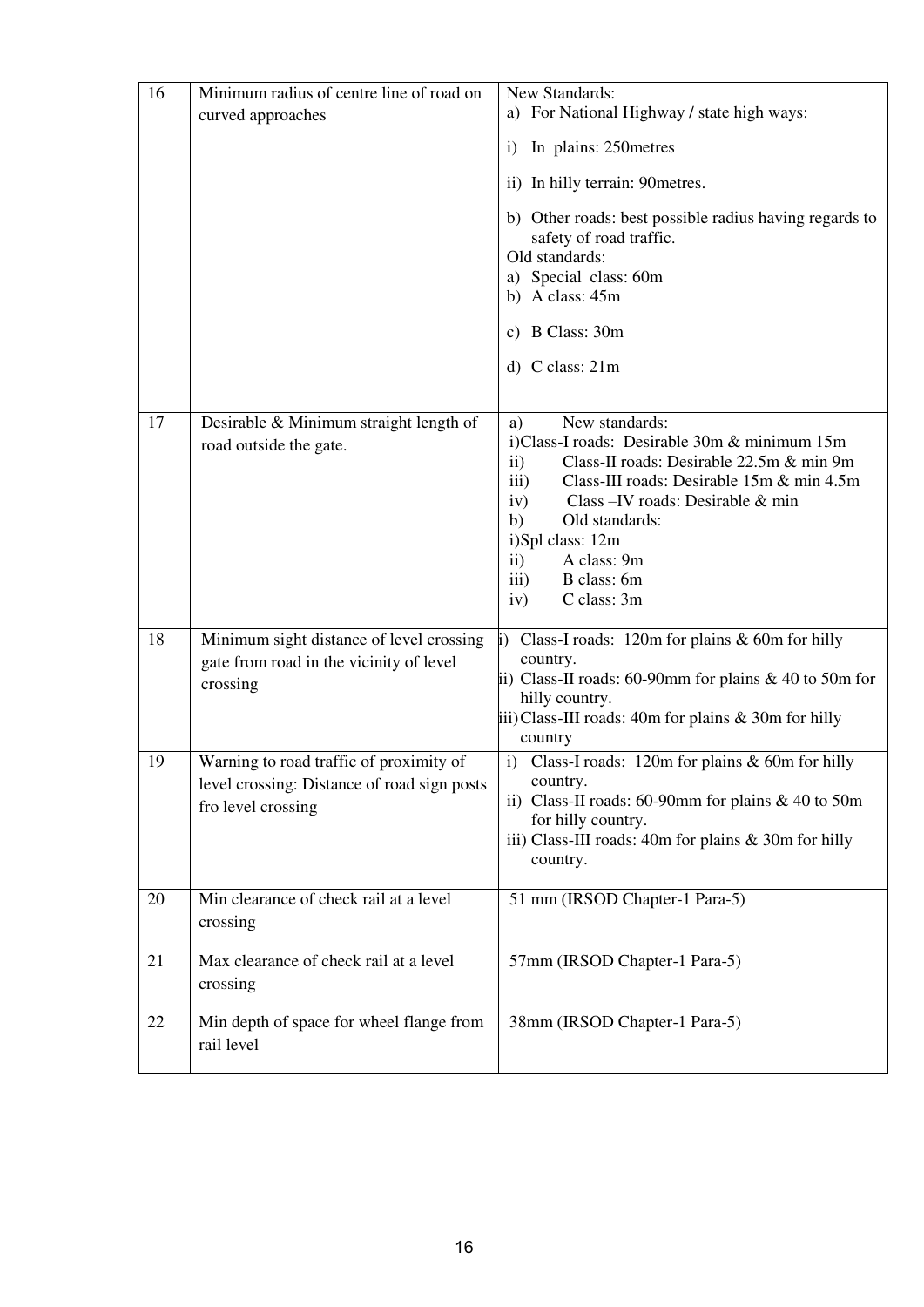#### **3. Inspection and maintenance of Curves:**

#### **A) Realignment criteria for Curves:- (** *Para 524 OF IRPWM*)

The running over a curve depends not only on the difference between the actual versine and the designed versine but also on the station to station variation of the actual versine values, which determine the rate of change of lateral acceleration, on which depends the riding comfort.

| Sl. | Speed on curve         | Limits of Station to Station Variation of Versine (mm)         |
|-----|------------------------|----------------------------------------------------------------|
| No. |                        |                                                                |
|     | 160 Kmph and up to 110 | 10 mm $(15 \text{ mm}$ for speed of 110 Kmph); or              |
|     | Kmph                   | 20% of average Versine on circular portion, whichever is more. |
| 2   | Below 110 Kmph and up  | $20 \text{ mm}$ ; or                                           |
|     | to 50 Kmph             | 20% of average Versine on circular portion, whichever is more. |
| -3  | Below 50 Kmph          | $40 \text{ mm}$ ; or                                           |
|     |                        | 20% of average Versine on circular portion, whichever is more. |

#### **B) Check rail clearance**

| Minimum clearance of check rails for | 44mm | IRSOD Chapter-1 Para-4 |
|--------------------------------------|------|------------------------|
| a curve                              |      |                        |

#### **C) Joints on Curves (IRPWM PARA-422):**

(1) It must be ensured that fish plated rail joints are square at beginning and at the end of the curve.

(2) On the sharp curves less than 400 m the rail joints may be staggered, where elbows/kinks are likely to develop if rail joints are laid square.

#### **D) Indicators/Boards Provided in Curves to be checked during inspection: (Para 407 of IRPWM)**

1) *Curve Board*–Each approach of a curve should be provided with a curve board at the tangent point fixed on the outside of the curve. This Board should indicate the radius of the curve, the length of the curve, length of transition in metres and the max cant provided on the circular portion of curve in mm.

2) *Rail Posts Indicating Tangent Points–* On the inside of the curve, rail posts should be erected on each approach of the curve, to indicate the positions of the beginning and end of transition curves. These rail posts may be painted in red and white colours respectively. In the case of non-transitioned curve, similar rail post should be erected on the tangent track and on the circular curve over which the cant is run out, indicating the beginning and end of the virtual transition.

(3) *Indication of cant on track – Super-elevation* or cant should be indicated by painting its value on the inside face of the web of the inner rail of the curve and at every versine station, beginning with zero at the commencement of the transition curve.

The value of cant should be indicated on the circular curve at its beginning and at the end. In the case of long circular curve, the cant value should be indicated at intermediate stations at a distant not exceeding 250 metres.

(4) When curves are realigned, the repositioning of the curve boards and posts and repainting of values of Super-elevation at intermediate points should be done, as required.

**No Change of Super-elevation over Turnouts:-**There should be no change of cant between points 20 metres outside the toe of the switch and the nose of the crossing except in cases where points and crossings have to be taken off from the transitioned portion of a curve.

Normally, turnouts should not be taken off the transitioned portion of a main line curve. However, in exceptional cases, when such a course is unavoidable a specific relaxation may be given by the Chief Track Engineer of the Railway.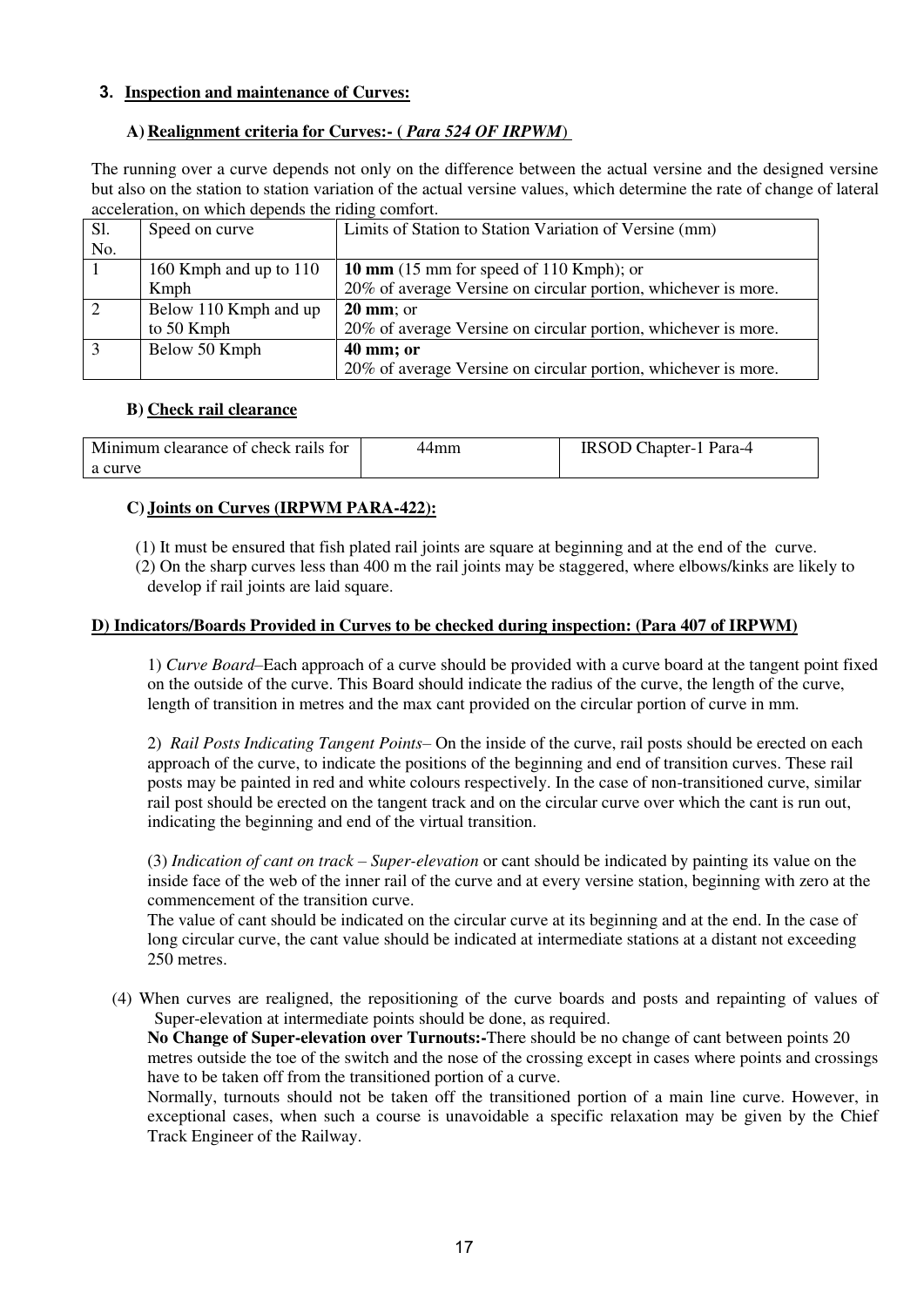#### **4. Inspection and maintenance of SEJs & LWRs**

#### **IRPWM Para 301: Gaps at SEJ:**

Gaps at SEJ shall be adjusted at the time of de-stressing of LWR/ CWR as under

| <b>Rail section laid</b> | Gap to be provided at $t_d$ . |
|--------------------------|-------------------------------|
|                          | 40 mm                         |

Para 338 (2)(a) In service, the change in gap at SEJ due to rail temperature variations is in the form of a Hysteresis Curve. Therefore, for any given rail temperature, the measured gap at the SEJ may fall within the range defined by the Hysteresis curve.

Para 338 (2) (b)The gaps between the reference mark and tongue rail tip/stock rail corner, which is attached to the LWR/CWR side at various rail temperatures, shall not differ by more than ±10 mm from the theoretical range as shown in *Annexure - 3/9*.

Para 338 (2) (c) Where fish-plated or SWR track is joined on one side of SEJ, the gap between the reference mark and tongue rail tip/stock rail corner on SWR/Fish plated track side shall not be measured.

#### **Gaps at SEJ for various Rail Temperatures and PSC Track IRPWM Annexure - 3/9**

#### **ZONE-II**

| Rail                      | 60 kg/m             |                     |                     | 52 kg/m             |
|---------------------------|---------------------|---------------------|---------------------|---------------------|
| <b>Sleeper Density</b>    | 1660                | 1540                | 1660                | 1540                |
| <b>Ballast Resistance</b> | 13.74<br>kg/cm/rail | 13.28<br>kg/cm/rail | 13.74<br>kg/cm/rail | 13.28<br>kg/cm/rail |
| $t_d$ + 25 $^{\circ}$     |                     |                     |                     |                     |
| $t_d + 20^\circ$          | 17                  | 17                  | 17                  | 17                  |
| $t_d$ + 15 $\degree$      | 17 to 19            | 17 to 19            | 17 to 19            | 17 to 19            |
| $t_d$ + 10 $^{\circ}$     | 17 to 21            | 17 to 21            | 18 to 21            | 18 to 21            |
| $t_d + 05^\circ$          | 18 to 23            | 18 to 23            | 18 to 23            | 18 to 23            |
| $t_d$                     | 18 to 25            | 18 to 25            | 19 to 24            | 19 to 24            |
| $t_d$ - 05 $^{\circ}$     | 19 to 26            | 19 to 27            | 19 to 25            | 19 to 26            |
| $t_d$ - 10 $^{\circ}$     | 20 to 28            | 20 to 28            | 20 to 27            | 20 to 27            |
| $t_d$ - 15 $^{\circ}$     | 22 to 29            | 22 to 29            | 21 to 27            | 22 to 28            |
| $t_d$ - 20 $^{\circ}$     | 23 to 30            | 23 to 30            | 23 to 28            | 23 to 29            |
| $t_d$ - 25 $^\circ$       | 25 to 30            | 25 to 31            | 24 to 29            | 24 to 29            |
| $t_d - 30^\circ$          | 27 to 31            | 27 to 31            | 26 to 29            | 26 to 30            |
| $t_d - 35^\circ$          | 29 to 31            | 29 to 31            | 28 to 30            | 28 to 30            |
| $t_d$ - $40^\circ$        | 31                  | 32                  | 30                  | 30                  |
| $t_d$ - $45^\circ$        |                     |                     |                     |                     |

*Note:* The above values have been calculated with initial setting of gaps at SEJ as 40 mm. Where SEJs had initially been set with a gap of 60 mm, 10 mm should be added to each of above values for comparison of gaps at site.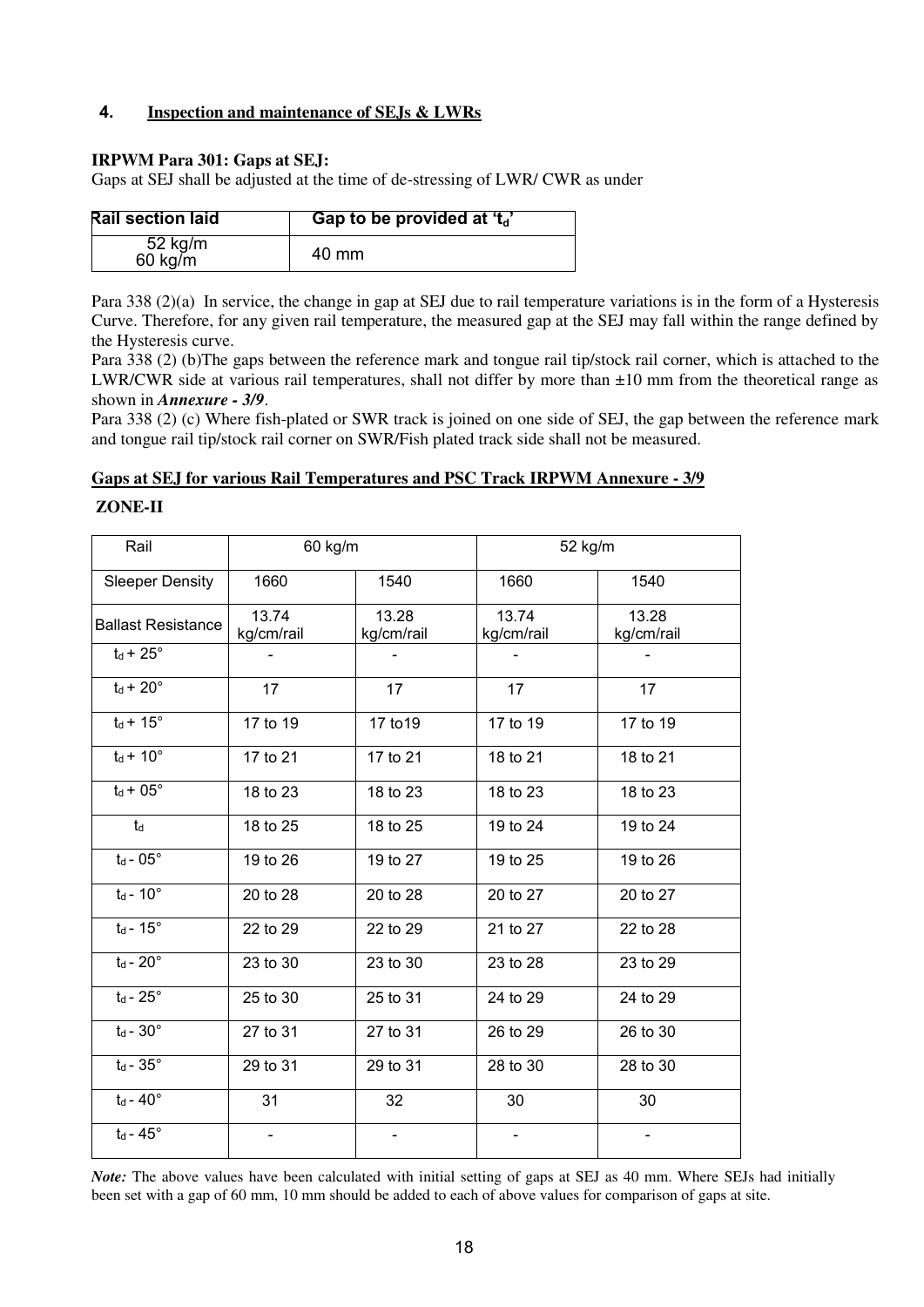#### **GAPS AT SEJ FOR VARIOUS RAIL TEMPERATURES AND PSC TRACK**

#### **ZONE-III**

| Rail                         | 60 kg/m             |                     | 52 kg/m            |                     |
|------------------------------|---------------------|---------------------|--------------------|---------------------|
| <b>Sleeper Density</b>       | 1660                | 1540                | 1660               | 1540                |
| <b>Ballast</b><br>Resistance | 13.74<br>kg/cm/rail | 13.28<br>kg/cm/rail | 13.74<br>]/cm/rail | 13.28<br>kg/cm/rail |
| $t_d$ + 25 $^\circ$          | 15                  | 15                  | 16                 | 16                  |
| $t_d$ + 20 $^{\circ}$        | 15 to 18            | 15 to 18            | 6 to 18            | 16 to 18            |
| $t_d$ + 15 $\degree$         | 15 to 20            | 15 to 20            | 6 to 20            | 16 to 20            |
| $t_d$ + 10 $\degree$         | 16 to 23            | 16 to 23            | 7 to 22            | 16 to 22            |
| $t_d$ + 05 $^{\circ}$        | 17 to 25            | 16 to 25            | 7 to 24            | 17 to 24            |
| $t_d$                        | 18 to 27            | 17 to 27            | 8 to 26            | 18 to 26            |
| $t_d - 05^\circ$             | 19 to 28            | 19 to 28            | 9 to 27            | 19 to 27            |
| $t_d$ - 10 $^{\circ}$        | 20 to 30            | 20 to 30            | 0 to 28            | 20 to 29            |
| $t_d$ - 15 $\degree$         | 21 to 31            | 21 to 31            | 1 to 29            | 21 to 30            |
| $t_d$ - 20 $^\circ$          | 23 to 32            | 23 to 32            | <b>3 to 30</b>     | 23 to 31            |
| $t_d$ - $25^\circ$           | 25 to 33            | 25 to 33            | 4 to 31            | 24 to 32            |
| $t_d - 30^\circ$             | 27 to 34            | 27 to 34            | 16 to 32           | 26 to 32            |
| $t_d$ - $35^\circ$           | 29 to 34            | 30 to 35            | <b>8 to 32</b>     | 28 to 33            |
| $t_d$ - $40^\circ$           | 32 to 34            | 32 to 35            | 0 to 32            | 31 to 33            |
| $t_d$ - 45 $^{\circ}$        | 35                  | 35                  | 33                 | 33                  |

*Note: The above values have been calculated with initial setting of gaps at SEJ as 40 mm. Where SEJs had initially been set with a gap of 60 mm, 10 mm should be added to each of above values for comparison of gaps at site.* 

#### **GAPS AT SEJ PROVIDED AT THE FAR END APPROACH OF BRIDGE USING RAIL FREE FASTENINGS OVER GIRDER BRIDGE FOR VARIOUS RAIL TEMPERATURES IN MM**

|                            |                  |                      | Zone-II          |           |               |           |               |           |
|----------------------------|------------------|----------------------|------------------|-----------|---------------|-----------|---------------|-----------|
|                            |                  | $\overline{60}$ kg/m |                  |           |               | 52 kg/m   |               |           |
| <b>i</b> leeper<br>Density | 1660             |                      | 1540             |           | 1660          |           | 1540          |           |
| lallast<br>esistance:      | 8.74 kg/cm/rail  |                      | 28 kg/cm/rail    |           | 74 kg/cm/rail |           | 28 kg/cm/rail |           |
| hitial gap at<br>SEJ (mm)  | 65               | 40                   | 65               | 40        | 65            | 40        | 65            | 40        |
| $t_d + 30^\circ$           | $(-13)-(20)$     | $(-1)-6$             | $(-13)-(20)$     | $(-2)-6$  | $(-12)-(18)$  | $1 - 7$   | $(-12)-($     | $0 - 7$   |
| $t_d$ + 25 $^{\circ}$      | $(-4)$ - $(-11)$ | $3 - 10$             | $(-4)$ - $(-11)$ | $2 - 9$   | $(-3)-(9)$    | $4 - 10$  | $(-3)-(-10)$  | $4 - 10$  |
| $t_d$ + 20 $^{\circ}$      | $(-2)-5$         | $6 - 13$             | (-2)-5           | $6 - 13$  | (-1)-5        | $8 - 13$  | $(-1)-5$      | $7 - 13$  |
| $t_d$ + 15 $^{\circ}$      | $7 - 13$         | $10 - 16$            | $7 - 13$         | $10 - 16$ | $8 - 13$      | $11 - 16$ | $8 - 13$      | $11 - 16$ |
| $t_d$ + 10 $\degree$       | 16-22            | 14-19                | 16-22            | 14-19     | 16-21         | 14-19     | 16-21         | $14 - 19$ |
| $t_d$ + 05 $^{\circ}$      | 25-30            | 18-22                | 25-30            | 18-22     | 25-29         | 18-22     | 25-29         | 18-22     |
| td                         | 34-37            | $21 - 25$            | 34-38            | $21 - 25$ | 34-37         | $21 - 24$ | 34-37         | $21 - 24$ |
| $t_d$ - $05^\circ$         | 43-45            | $25 - 27$            | 43-45            | 25-28     | 42-44         | 25-26     | 42-44         | 25-27     |
| $t_d$ - $10^\circ$         | 52-52            | 29-30                | 52-53            | 29-30     | 51-51         | 28-29     | 51-52         | 28-29     |
| $t_d$ - 15 $^\circ$        | 60-61            | 32-33                | 60-61            | 32-33     | 59-59         | 30-31     | 59-60         | $31 - 32$ |
| $t_d$ - $20^\circ$         | 67-70            | 33-36                | 67-70            | 34-37     | 65-68         | 32-35     | 66-68         | 33-35     |
| $t_d$ - $25^\circ$         | 74-78            | 35-40                | 74-79            | 35-41     | 72-76         | 34-38     | 73-77         | 34-38     |
| $t_d - 30^\circ$           | 80-87            | 37-44                | 81-88            | 37-44     | 79-85         | 35-41     | 79-85         | 36-42     |
| $t_d - 35^\circ$           | 87-96            | 38-47                | 87-97            | 38-48     | 85-93         | 36-45     | 86-94         | 37-45     |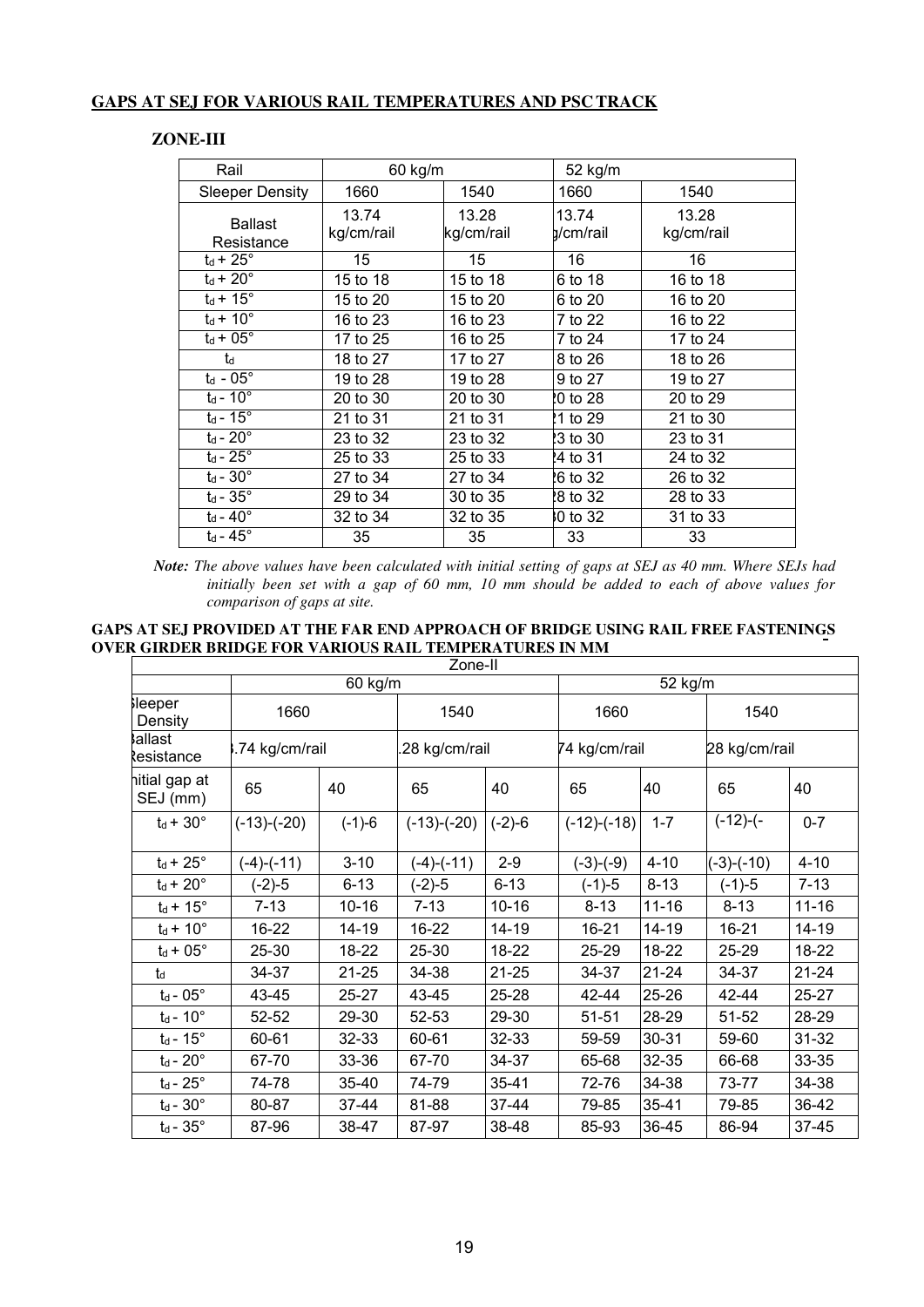#### **GAPS AT SEJ PROVIDED AT THE FAR END APPROACH OF BRIDGE USING RAIL FREE FASTENINGS OVER GIRDER BRIDGE FOR VARIOUS RAIL TEMPERATURES IN MM**

|                             |            | Zone-III     |            |                      |
|-----------------------------|------------|--------------|------------|----------------------|
|                             |            | 60 kg/m      |            | $\overline{52}$ kg/m |
| er Density                  | 1660       | 1540         | 1660       | 1540                 |
| st Resistance               | kg/cm/rail | B kg/cm/rail | kg/cm/rail | 8 kg/cm/rail         |
| gap at SEJ (mm)             | 70         | 70           | 70         | 70                   |
| $t_{d}$ + 35 $^{\circ}$     | $(-3)-(3)$ | $(-3)-(3)$   | $(-2)-(2)$ | $(-2)-(2)$           |
| $t_d + 30^\circ$            | 1-4        | 1-4          | $2 - 5$    | $2 - 5$              |
| $t_d$ + 25 $^\circ$         | $5 - 11$   | $5 - 11$     | $7 - 11$   | $6 - 11$             |
| $t_d$ + $20^\circ$          | $10 - 17$  | $10 - 17$    | $11 - 17$  | $11 - 17$            |
| $t_d$ + 15 $\degree$        | $15 - 24$  | $14 - 24$    | $16 - 24$  | 16-24                |
| $t_d$ + 10 $^{\circ}$       | 20-30      | $19 - 30$    | $21 - 29$  | $20 - 29$            |
| $t_d + 05^\circ$            | 25-36      | 25-36        | 26-35      | 25-35                |
| td                          | 30-41      | 30-42        | $31 - 40$  | $31 - 41$            |
| $t_d$ - $05^\circ$          | 36-47      | 36-47        | $36 - 46$  | $36 - 46$            |
| $t_d - 10^\circ$            | 41-52      | 41-53        | 42-51      | 42-51                |
| $t_d$ - 15 $^{\circ}$       | 47-57      | 47-58        | 47-56      | 47-56                |
| t <sub>d</sub> - 20°        | 53-62      | 54-63        | 53-61      | 53-61                |
| $t_{\sf d}$ - 25 $^{\circ}$ | 60-67      | 60-67        | 59-65      | 59-66                |
| $t_d$ - $30^\circ$          | 66-72      | 67-72        | 65-70      | 65-70                |
| $t_d - 35^\circ$            | 73-76      | 73-76        | 72-74      | 72-75                |
| $t_d - 40^\circ$            | $80 - 80$  | $80 - 80$    | 78-78      | 78-79                |

#### **5. Inspection and maintenance of Glued joint/Insulated Joints:**

- 1) The sleeper spacing under glued joint shall be the same as that of the intermediate sleepers (Para 4.1.1 of manual for glued insulated rail joints(1998)
- 2) G3(L) type glued joints are for use in LWR/CWR track in all the temperature zones and G3{S) type joints are for use in fish plated track as well as in SWR track (Para 0.5 of manual for glued insulated rail joints-1998).
- 3) Life cycle of Glued Insulated Rail Joints is tentatively fixed at 200 Gross Million Tonnes of traffic (Para 4.5 of manual for glued insulated rail joints-1998).
- 4) The metal burrs/flow at the ends of the rails shall be removed from time to time to avoid shortcircuiting. The burrs / flow shall be removed skillfully avoiding damage to the end-post. (Para 4.3.4 of manual for glued insulated rail joints-1998).
- 5) Normally no relative movement shall occur between rails and fishplates at the glued joint. In case, failure of the joint occurs by separation of the rail/fishplates surfaces with consequent relative movement, the damaged glued joint may be replaced as early as possible by a new joint (Para 4.3.6 of manual for glued insulated rail joints-1998).
- 6) The ballast used in track in the vicinity of glued insulated joints shall be clean to ensure efficient packing and drainage.
- 7) Care should be taken to see that the ballast is clear of rails and rail fastenings.
- **6. Inspection and maintenance items of Track:**

The track should be maintained with the objective of restoring it to best possible condition consistent with its maintainability*.* 

#### **Gauging :-**

(i) Preservation of gauge is an important part of track maintenance especially through points and crossings. For good riding, the basic requirement is uniform gauge over a continuous stretch of track and such gauge should be allowed to continue so long as it is within the permissible limits of tightness or slackness.

(ii) While it is desirable to maintain correct gauge, it may not be possible to maintain correct gauge due to age and condition of sleeper. It is good practice to work within the following tolerances of gauge, provided generally uniform gauge can be maintained over long lengths:

#### **Cross level**:

It is the level difference between two rails, on a sleeper, of a track. For the measurement of cross level, one of the rails is taken as reference to define the level of other rail.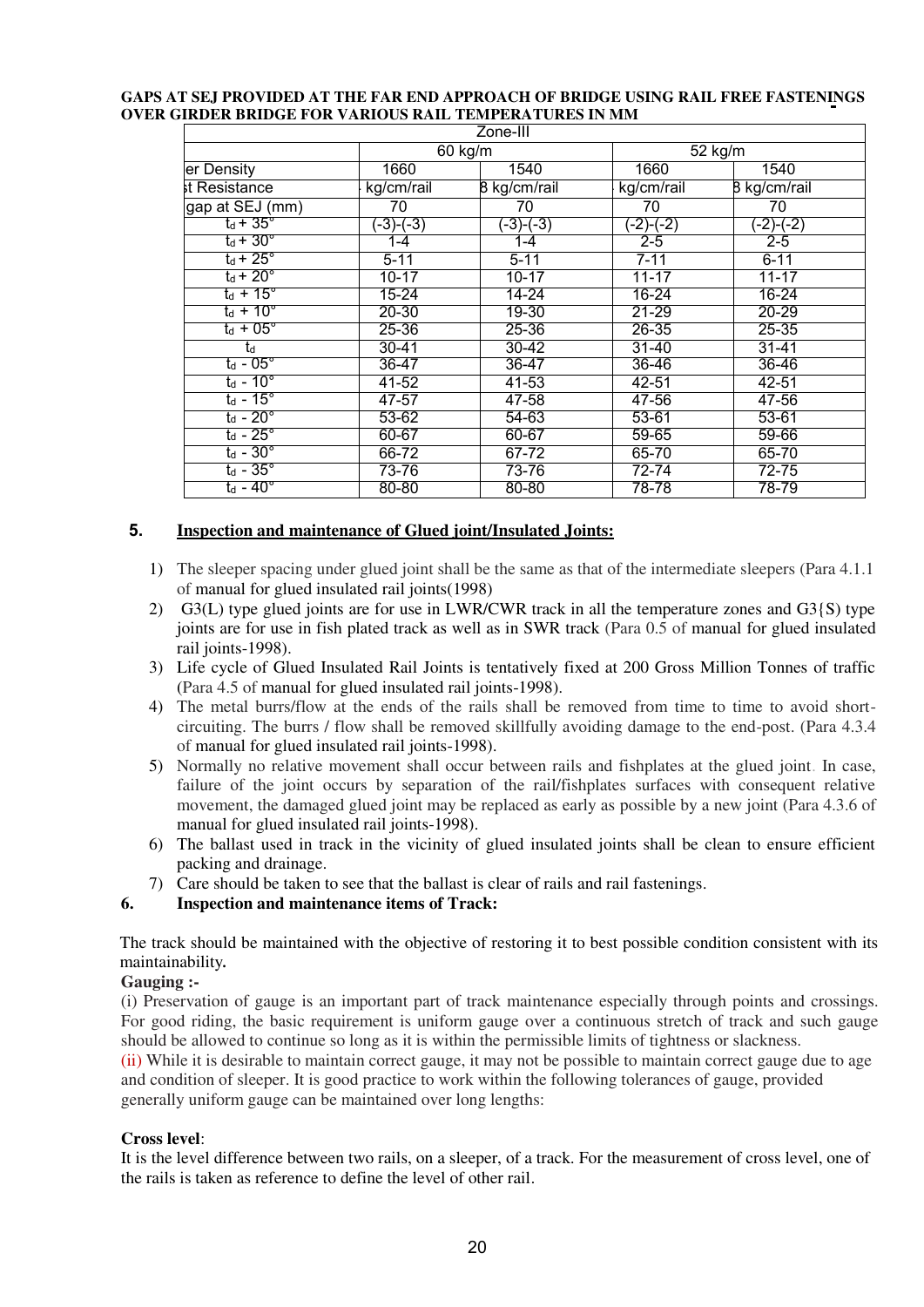| No                      | Item to check/see                                                               | Limits as per manual | Ref:                                       |  |
|-------------------------|---------------------------------------------------------------------------------|----------------------|--------------------------------------------|--|
|                         | <b>TRACK PARAMETERS:</b>                                                        |                      |                                            |  |
|                         | <b>Track parameters in floating condition</b>                                   |                      |                                            |  |
|                         | Gauge on floating condition<br>a)                                               |                      |                                            |  |
|                         | i)On straight track                                                             | -6mm to $+6$ mm      | IRPWM Para $525(1)$                        |  |
|                         | i)On curves with radius 440 m or more                                           | -6mm to 15mm         |                                            |  |
|                         | On curves with radius less than 440 m<br>$\rm ii)$                              | Upto $+20$ mm        |                                            |  |
| $\mathbf{1}$            | i)Twist on 3.0m base                                                            |                      |                                            |  |
|                         | i)On straight and curve track, other than<br>transition                         | $3.5$ mm/m           |                                            |  |
|                         | On transition of curve<br>$\mathbf{ii}$<br>(Local defects above Designed value) | $2.1$ mm/m           | IRPWM Para $525(1)$                        |  |
|                         | <b>Track parameters for low speeds</b>                                          |                      |                                            |  |
|                         | a) Speeds up to 45kmph                                                          |                      |                                            |  |
|                         | i) Unevenness                                                                   | 22mm                 |                                            |  |
|                         | ii) Twist                                                                       | 18mm                 | <b>IRPWM Para 526)</b>                     |  |
|                         | iii)<br>Gauge                                                                   | $-10$ to $+27$ mm    |                                            |  |
| $\overline{2}$          | b) Speeds upto 30kmph                                                           |                      |                                            |  |
|                         | i) Unevenness                                                                   | 24mm                 | <b>IRPWM-2020</b><br>Para 526              |  |
|                         | ii) Twist                                                                       | 21mm                 |                                            |  |
|                         | ii) Gauge                                                                       | $-10$ to $+27$ mm    |                                            |  |
|                         | c) Speeds upto 15kmph                                                           |                      |                                            |  |
|                         | iii)<br>Unevenness                                                              | 33                   |                                            |  |
|                         | Twist<br>iv)                                                                    | 25                   | <b>IRPWM-2020</b>                          |  |
|                         | v) Gauge                                                                        | $-12$ to $+27$ mm    | Para 526                                   |  |
| $\overline{\mathbf{3}}$ | Limiting loss of rail section                                                   |                      |                                            |  |
|                         | 52 kg rails<br>$\mathbf{i}$                                                     | 6%                   | <b>IRPWM-2020</b>                          |  |
|                         |                                                                                 |                      | Para 702 (1)(b)(i)                         |  |
|                         | 60kg rails<br>$\mathbf{ii}$                                                     | 7%                   |                                            |  |
| 4                       | Maximum Corrosion in the web or foot of the<br>rail                             | 1.5 <sub>mm</sub>    | <b>IRPWM-2020</b><br>Para 702(1) (b) (ii)  |  |
| 5                       | Limits of vertical wear                                                         |                      |                                            |  |
|                         | 60 kg rail<br>$\mathbf{i}$                                                      | 13mm                 | <b>IRPWM-2020</b><br>Para 702 (1) (b)(iii) |  |
|                         | 52kg rail<br>$\mathbf{ii}$                                                      | 8mm                  |                                            |  |
| 6                       | Limits of lateral wear                                                          |                      |                                            |  |
|                         | For curves<br>a)                                                                |                      |                                            |  |
|                         | For A & B routes<br>$\mathbf{i}$                                                | 8mm                  |                                            |  |
|                         | $\mathbf{ii}$<br>For C & D routes                                               | 10mm                 | <b>IRPWM-2020</b><br>Para 702 (1) (b)(iv)  |  |
|                         | For straight track<br>b)                                                        |                      |                                            |  |
|                         | i)For A & B routes                                                              | 6mm                  |                                            |  |
|                         | iii)<br>For C & D routes                                                        | 8mm                  |                                            |  |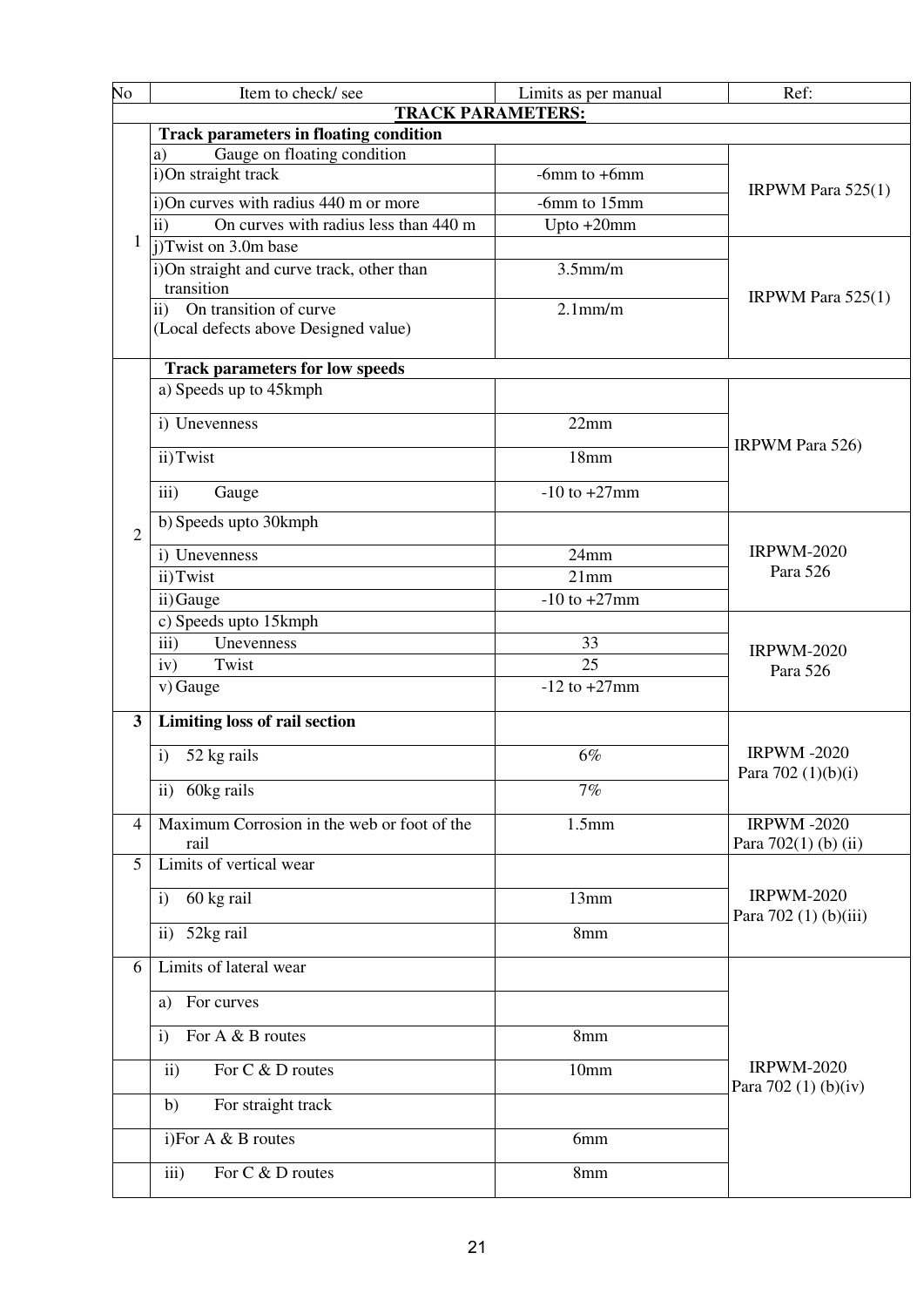#### **Planning for maintenance of track as per TRC results:**

For planning/taking up maintenance of track in respect of Alignment, Unevenness, Gauge and Twist Parameters based on TRC results, track shall be categorized under following three categories.

- (1) Track requiring planned maintenance.
- (2) Track requiring need based maintenance.
- (3) Track requiring urgent maintenance.

#### **(a) Planned Maintenance Limit (PML):**

(i) These tolerances provide a guidance to plan through maintenance of track in a complete block section. These Limits, if exceeded, require that track geometry condition be analyzed and considered for planned maintenance operations.

(ii) The Planned Maintenance Limits (PML) for Unevenness and Alignment are based on Standard Deviation (SD) values, as these Parameters affect Ride quality.

(iii) Peak based limits are not stipulated for unevenness and alignment for planned maintenance as the planned maintenance is to be carried out by track machines for which the planning will be based on standard deviation values only.

#### **(b) Need Based Maintenance Limit (NBML):**

(i) These limits are defined for applying timely correction before the defects size grows to the level of Urgent Maintenance Limit (UML); requiring traffic slow down. Allowable time for attention to defects exceeding the NBML would depend upon the magnitude of the defects and various factors affecting track geometry deterioration such as sectional speed, axle load, traffic volume etc.

(ii) The Need Based Maintenance Limits (NBML) are based on Standard Deviation and Peak Values for Unevenness and Alignment. For Gauge and Twist, these limits are based on Peak Values.

#### **(c) Urgent Maintenance Limits (UML):**

(i) These limits are so specified that upon their exceedences, the permitted speed should be reduced; which can be restored only after attending the track.

(ii) These are laid in terms of acceleration limits on comfort consideration and peak values for Gauge and Twist.

**Maintenance limits for different speed bands:** Based on TRC and OMS results, various limits of PML NBML and UML for Unevenness, Alignment, Gauge and Twist Parameters for different speed bands are stipulated as under.

#### **(1) For Speeds upto 100 Kmph:**

| <b>SN</b>        | <b>Parameter</b>                                     | <b>Planned</b>           | <b>Need Based</b>    | <b>Urgent Maintenance</b>         |
|------------------|------------------------------------------------------|--------------------------|----------------------|-----------------------------------|
|                  |                                                      | <b>Maintenance</b>       | <b>Maintenance</b>   | Limit (UML)                       |
|                  |                                                      | Limit (PML)              | Limit (NBML)         |                                   |
| 1                | Unevenness                                           |                          |                      | Vertical<br><i>lateral</i><br>and |
| 1.1              | $UN-1$                                               | $SD-5.0$ mm              | $SD-6.8$ mm          | acceleration peak of 0.30g        |
|                  |                                                      |                          | Peak-20 mm           |                                   |
| 1.2              | $UN-2$                                               | $\overline{\phantom{a}}$ |                      |                                   |
| $\boldsymbol{2}$ | <b>Alignment</b>                                     |                          |                      |                                   |
| 2.1              | $AL-1$                                               | $SD-3.3$ mm              | $SD-4.9$ mm          |                                   |
|                  |                                                      |                          | Peak -15 mm          |                                   |
| 2.2              | $AL-2$                                               |                          |                      |                                   |
| 3                | Gauge                                                |                          |                      |                                   |
| 3.1              | Mean gauge over 200 m section over nominal gauge     |                          |                      |                                   |
| (a)              | Straight                                             |                          | $-8$ mm to $+10$ mm  | $-10$ mm to $+12$ mm              |
| (b)              | Curve with radius 440 m or more                      |                          | $-5$ mm to $+14$ mm  | $-7$ mm to $+17$ mm               |
| (c)              | Curve with radius less than 440 m                    |                          | $-5$ mm to $+18$ mm  | $-7$ mm to $+20$ mm               |
|                  | (Permissible speed as per relevant                   |                          |                      |                                   |
|                  | Para of IRPWM)                                       |                          |                      |                                   |
| 3.2              | Isolated defects – Nominal track gauge to peak value |                          |                      |                                   |
| (a)              | Straight                                             |                          | $-10$ mm to $+12$ mm | $-12$ mm to $+15$ mm              |
| (b)              | Curve with radius 440 m or more                      |                          | $-7$ mm to $+17$ mm  | $-11$ mm to $+20$ mm              |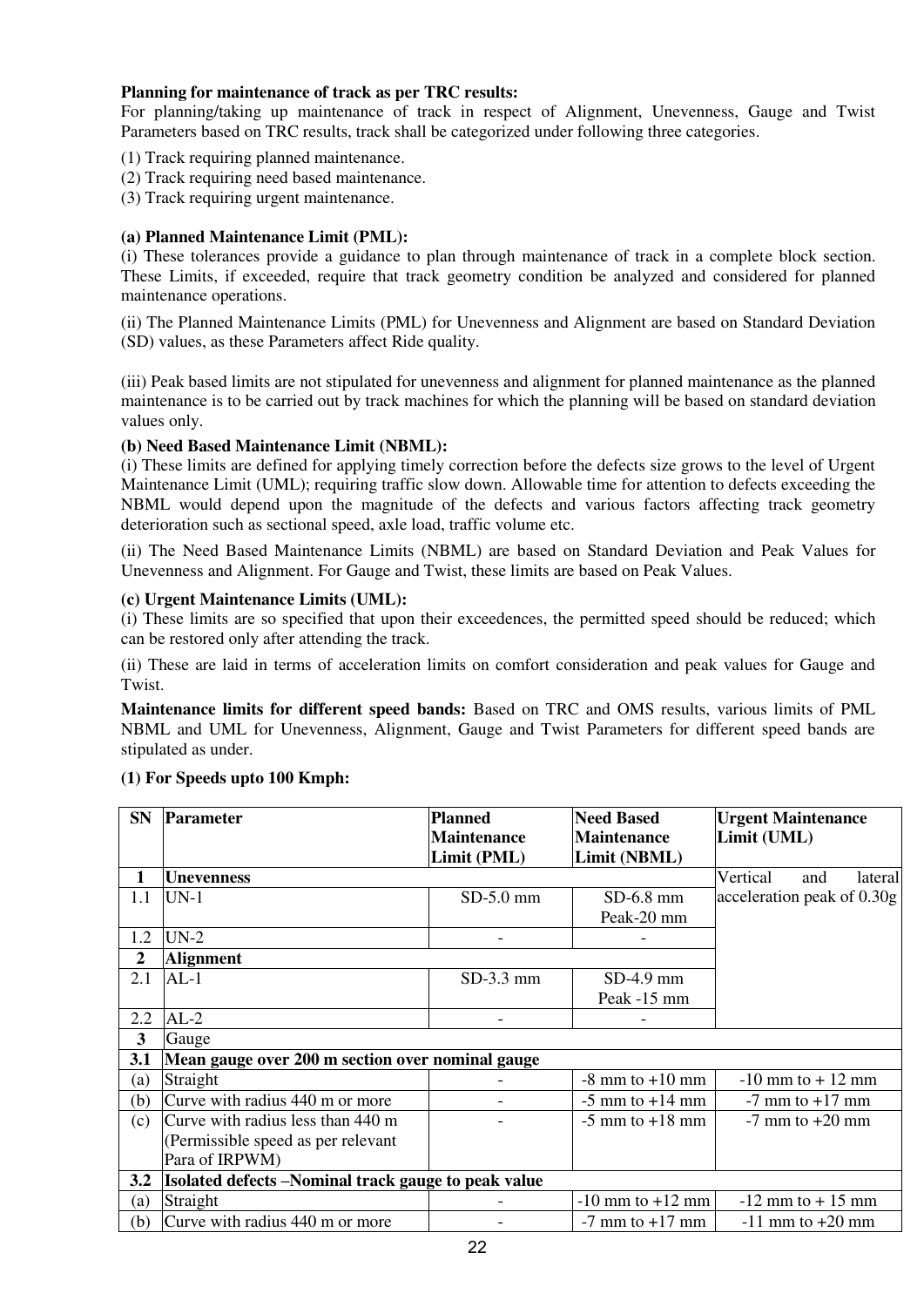| (c) Curve with radius less than $440 \text{ m}$ | $\overline{\phantom{0}}$ | $-6$ mm to $+22$ mm | $-8$ mm to $+25$ mm |
|-------------------------------------------------|--------------------------|---------------------|---------------------|
| (Permissible speed as per relevant              |                          |                     |                     |
| Para of IRPWM)                                  |                          |                     |                     |
| [wist $(TW-1)$ ]                                |                          | $5 \text{ mm/m}$    | mm/m                |

#### **(2) For Speeds above 100 Kmph and up to 110 Kmph:**

|                      | $\left(-\right)$ = 0.2 $\sim$ poot as as 0.10 $\pm$ 0.0 $\pm$ 2.1111<br><b>SN</b> Parameter | <b>Planned</b>     | <b>Need Based</b>    | <b>Urgent Maintenance</b>  |
|----------------------|---------------------------------------------------------------------------------------------|--------------------|----------------------|----------------------------|
|                      |                                                                                             | <b>Maintenance</b> | <b>Maintenance</b>   | Limit (UML)                |
|                      |                                                                                             | Limit (PML)        | Limit (NBML)         |                            |
| $\mathbf{1}$         | <b>Unevenness</b>                                                                           |                    |                      | Vertical<br>and<br>lateral |
| 1.1                  | $UN-1$                                                                                      | $SD-3.8$ mm        | $SD-5.5$ mm          | acceleration peak of 0.30  |
|                      |                                                                                             |                    | Peak-17 mm           | g                          |
| 1.2                  | $UN-2$                                                                                      | $SD-5.4$ mm        | $SD-7.5$ mm          |                            |
|                      |                                                                                             |                    | Peak-23 mm           |                            |
| 2 <sup>1</sup>       | <b>Alignment</b>                                                                            |                    |                      |                            |
| 2.1                  | $AL-1$                                                                                      | $SD-2.5$ mm        | $SD-3.9$ mm          |                            |
|                      |                                                                                             |                    | Peak -12 mm          |                            |
|                      | $2.2$ AL-2                                                                                  | $SD-4.1$ mm        | $SD-6.7$ mm          |                            |
|                      |                                                                                             |                    | Peak-20 mm           |                            |
| 3 <sup>1</sup>       | <b>Gauge</b>                                                                                |                    |                      |                            |
| 3.1                  | Mean gauge over 200 m section over nominal gauge                                            |                    |                      |                            |
| (a)                  | Straight                                                                                    |                    | $-8$ mm to $+10$ mm  | $-10$ mm to $+12$ mm       |
|                      | (b) Curve with radius $440$ m or more                                                       |                    | $-5$ mm to $+14$ mm  | $-7$ mm to $+17$ mm        |
| (c)                  | Curve with radius less than 440 m                                                           |                    | $-5$ mm to $+18$ mm  | $-7$ mm to $+20$ mm        |
|                      | (Permissible speed as per relevant Para)                                                    |                    |                      |                            |
|                      | of IRPWM)                                                                                   |                    |                      |                            |
| 3.2                  | Isolated defects -Nominal track gauge to peak value                                         |                    |                      |                            |
| (a)                  | Straight                                                                                    |                    | $-10$ mm to $+12$ mm | $-12$ mm to $+15$ mm       |
| (b)                  | Curve with radius 440 m or more                                                             |                    | $-7$ mm to $+17$ mm  | $-11$ mm to $+20$ mm       |
| (c)                  | Curve with radius less than 440 m                                                           |                    | $-6$ mm to $+22$ mm  | $-8$ mm to $+25$ mm        |
|                      | (Permissible speed as per relevant Para                                                     |                    |                      |                            |
|                      | of IRPWM).                                                                                  |                    |                      |                            |
| $\blacktriangleleft$ | Twist (TW-1)                                                                                |                    | $4$ mm/m             | $7$ mm/m                   |

**Note:** In case of curve, the limits for alignment prescribed are above average versine **(3) For Speeds above 110 Kmph and up to 130 Kmph:** 

| <b>SN</b>        | <b>Parameter</b>                                 | <b>Planned</b>     | <b>Need Based</b>        | <b>Urgent</b>            |
|------------------|--------------------------------------------------|--------------------|--------------------------|--------------------------|
|                  |                                                  | <b>Maintenance</b> | <b>Maintenance Limit</b> | <b>Maintenance Limit</b> |
|                  |                                                  | Limit (PML)        | (NBML)                   | (UML)                    |
| 1                | <b>Unevenness</b>                                |                    |                          | Vertical and lateral     |
| 1.1              | $UN-1$                                           | $SD-3.3$ mm        | $SD-4.9$ mm              | acceleration peak of     |
|                  |                                                  |                    | Peak-15 mm               | $0.25$ g                 |
| 1.2              | $UN-2$                                           | $SD-5.1$ mm        | $SD-7.4$ mm              |                          |
|                  |                                                  |                    | Peak-22 mm               |                          |
| $\boldsymbol{2}$ |                                                  | <b>Alignment</b>   |                          |                          |
| 2.1              | $AL-1$                                           | $SD-2.5$ mm        | $SD-3.6$ mm              |                          |
|                  |                                                  |                    | Peak -11 mm              |                          |
| 2.2              | $AL-2$                                           | $SD-3.5$ mm        | $SD-5.3$ mm              |                          |
|                  |                                                  |                    | Peak-16 mm               |                          |
| $\mathbf{3}$     | Gauge                                            |                    |                          |                          |
| 3.1              | Mean gauge over 200 m section over nominal gauge |                    |                          |                          |
| (a)              | Straight                                         |                    | $-8$ mm to $+10$ mm      | $-10$ mm to $+12$ mm     |
| (b)              | Curve with radius 440 m or more                  |                    | $-5$ mm to $+14$ mm      | $-7$ mm to $+17$ mm      |
| (c)              | Curve with radius less than 440 m                |                    | $-5$ mm to $+18$ mm      | $-7$ mm to $+20$ mm      |
|                  | (Permissible speed as per relevant               |                    |                          |                          |
|                  | Para of IRPWM)                                   |                    |                          |                          |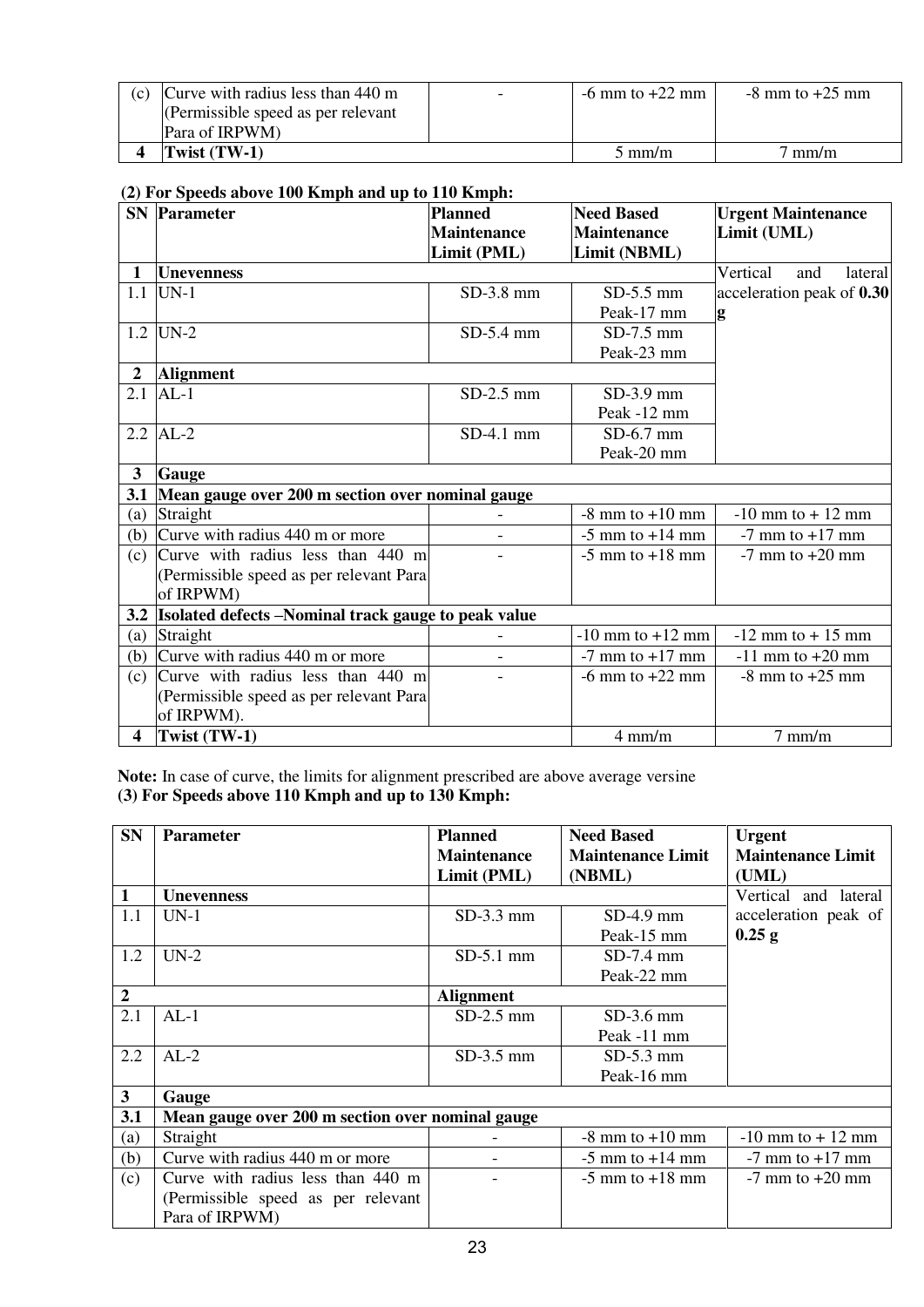| 3.2 | Isolated defects -Nominal track gauge to peak value |                      |                      |
|-----|-----------------------------------------------------|----------------------|----------------------|
| (a) | Straight                                            | $-10$ mm to $+12$ mm | $-12$ mm to $+15$ mm |
| (b) | Curve with radius 440 m or more                     | $-7$ mm to $+17$ mm  | $-11$ mm to $+20$ mm |
| (c) | Curve with radius less than 440 m                   | $-6$ mm to $+22$ mm  | $-8$ mm to $+25$ mm  |
|     | (Permissible speed as per relevant                  |                      |                      |
|     | Para of IRPWM)                                      |                      |                      |
|     | Twist (TW-1)                                        | $4 \text{ mm/m}$     | $6 \text{ mm/m}$     |

**Note:** In case of curve, the limits for alignment prescribed are above average versine

# **For Speeds above 130 Kmph and up to 160 Kmph:**

| <b>Parameter</b>                                                                          | <b>Planned</b><br><b>Maintenance Limit I</b><br>(PML) | <b>Need Based</b><br><b>Maintenance Limit</b><br>(NBML) | <b>Urgent Maintenance</b><br>Limit (UML) |
|-------------------------------------------------------------------------------------------|-------------------------------------------------------|---------------------------------------------------------|------------------------------------------|
| <b>Unevenness</b>                                                                         |                                                       |                                                         |                                          |
| $UN-1$                                                                                    | SD-2.9 mm                                             | SD-4.4 mm<br>Peak-13 mm                                 |                                          |
| $UN-2$                                                                                    | SD-4.4 mm                                             | SD-6.6 mm<br>Peak-20 mm                                 | Vertical<br>and<br>lateral               |
| <b>Alignment</b>                                                                          |                                                       |                                                         | acceleration peak of                     |
|                                                                                           | .9 mm                                                 | 6 <sub>mm</sub><br>-11 mm                               | 0.20 g                                   |
|                                                                                           | .5 mm                                                 | .9 mm<br>-15 mm                                         |                                          |
| Gauge                                                                                     |                                                       |                                                         |                                          |
| Mean gauge over 200 m section over nominal gauge                                          |                                                       |                                                         |                                          |
| Straight                                                                                  |                                                       | $-6$ mm to $+10$ mm                                     | $-8$ mm to $+12$ mm                      |
| Curve with radius 440 m or<br>more                                                        |                                                       | $-5$ mm to $+13$ mm                                     | $-7$ mm to $+15$ mm                      |
| Curve with radius less than 440<br>m (Permissible speed as per<br>relevant Para of IRPWM) |                                                       | $-5$ mm to $+18$ mm                                     | $-7$ mm to $+20$ mm                      |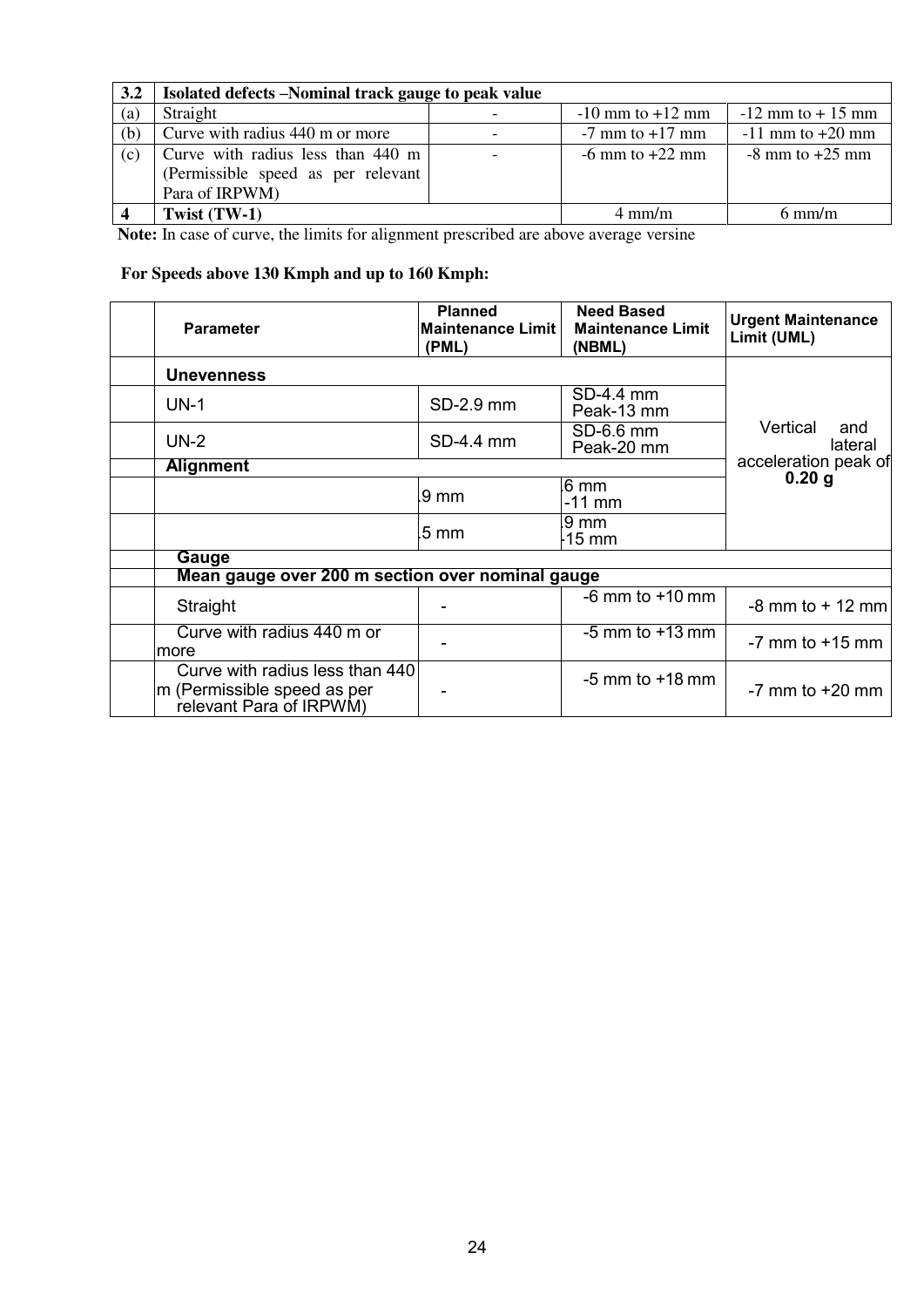|                                                                                               | Isolated defects -Nominal track gauge to peak value |                                               |                       |                      |
|-----------------------------------------------------------------------------------------------|-----------------------------------------------------|-----------------------------------------------|-----------------------|----------------------|
| Straight                                                                                      |                                                     | -8 m<br>m m<br>$\Omega$<br>m                  | $+1$<br>$\mathcal{P}$ | $-10$ mm to $+15$ mm |
| Curve with radius 440 m or<br>more                                                            |                                                     | $-6 \text{ m}$<br>$\overline{O}$<br>mm<br>ım  | $+1$<br>6             | $-9$ mm to $+20$ mm  |
| Curve with radius less than<br>440 m (Permissible speed<br>las per<br>relevant Para of IRPWM) |                                                     | $-m \tfrac{+2}{m}$<br>m <sub>m</sub> o 2<br>m |                       | $-8$ mm to $+25$ mm  |
| Twist (TW-1)                                                                                  |                                                     | $3.5$ mm/m                                    |                       | $5 \text{ mm/m}$     |

*Note: In case of curve, the limits for alignment prescribed are above average versine.* 

# **8. Inspection and maintenance items of Major Bridges:**

| S.No           | <b>Item</b>                 | Limits                                                                                                                   |  |  |
|----------------|-----------------------------|--------------------------------------------------------------------------------------------------------------------------|--|--|
| $\mathbf{1}$   | Bed block inspection:       | Crack, displacement uneven settlement, spalling etc.                                                                     |  |  |
|                |                             | Crack above 5mm needs physical attention of Bed Block. Settlement                                                        |  |  |
|                |                             | of Bed Block more than 10 mm needs immediate attention for repair /                                                      |  |  |
|                |                             | replacement.                                                                                                             |  |  |
| $\overline{2}$ | Bearing Inspection:         |                                                                                                                          |  |  |
| $i$ ).         | <b>Centralized Bearing:</b> | Lateral & Longitudinal movement. {Lateral Limit = $5 \text{ mm}$ and<br>$\bullet$                                        |  |  |
|                |                             | Longitudinal Limit = $25$ mm }.                                                                                          |  |  |
|                |                             | • Greasing, worn out of shoe plate, crack (Limit $= 1$ mm.) and<br>Distortion.                                           |  |  |
|                |                             |                                                                                                                          |  |  |
|                |                             | Missing fittings & tightening of holing down bolt.<br>$\bullet$<br>Note: (Though nothing like this mentioned in Manuals) |  |  |
| $\mathbf{ii}$  | Oil Bath Bearings:          | Oil level check. (Yearly Top UP) 15 days limit can be fixed.<br>$\bullet$                                                |  |  |
|                |                             | Condition of roller and fittings.<br>$\bullet$                                                                           |  |  |
|                |                             | Note: (Though nothing like this mentioned in Manuals)                                                                    |  |  |
| iii)           | <b>Elastomeric Bearing:</b> | Distortion and cracks. (Physical Check necessary).<br>$\bullet$                                                          |  |  |
|                |                             | Bearing seating<br>$\bullet$                                                                                             |  |  |
| iv)            | POT PTFE Bearing            | Collar gap check on all side.<br>$\bullet$                                                                               |  |  |
|                |                             | Stud bolt & fitting check.<br>$\bullet$                                                                                  |  |  |
|                |                             | Bearing seating horizontal plane check.<br>$\bullet$                                                                     |  |  |
| V)             | Roller Rocker Bearing       | Verticality of tooth bar and linking of link bar.<br>$\bullet$                                                           |  |  |
|                |                             | Condition of holding down bolt and saddle bolt.<br>$\bullet$                                                             |  |  |
|                |                             | Observation of longitudinal, traverse and rotational movement under<br>$\bullet$                                         |  |  |
|                |                             | load.                                                                                                                    |  |  |
|                |                             | Alignment of roller and rocker.<br>$\bullet$                                                                             |  |  |
|                |                             | Condition of bearing seating and greasing.<br>٠                                                                          |  |  |
|                |                             | Worn out of roller at contact.                                                                                           |  |  |
| 3.             | Super Structure:            |                                                                                                                          |  |  |
| $i$ ).         | Plate girder:               | Condition of Painting.<br>$\bullet$                                                                                      |  |  |
|                |                             | Corrosion and Pitting.<br>$\bullet$                                                                                      |  |  |
|                |                             | Condition of splice joint and end stiffener.                                                                             |  |  |
|                |                             | Residual Verticality of web.                                                                                             |  |  |
|                |                             | Creep (Limit :10 mm.) and traverse displacement (Limit : 5 mm.) of                                                       |  |  |
|                |                             | girders.                                                                                                                 |  |  |
|                |                             | Rivet testing/HSFG Bolt check and its soundness.                                                                         |  |  |
|                |                             | Weld testing for crack.                                                                                                  |  |  |
| $\mathbf{ii}$  | TOWG:                       | Measurement of camber.<br>$\bullet$                                                                                      |  |  |
|                |                             | Rivet testing.<br>$\bullet$                                                                                              |  |  |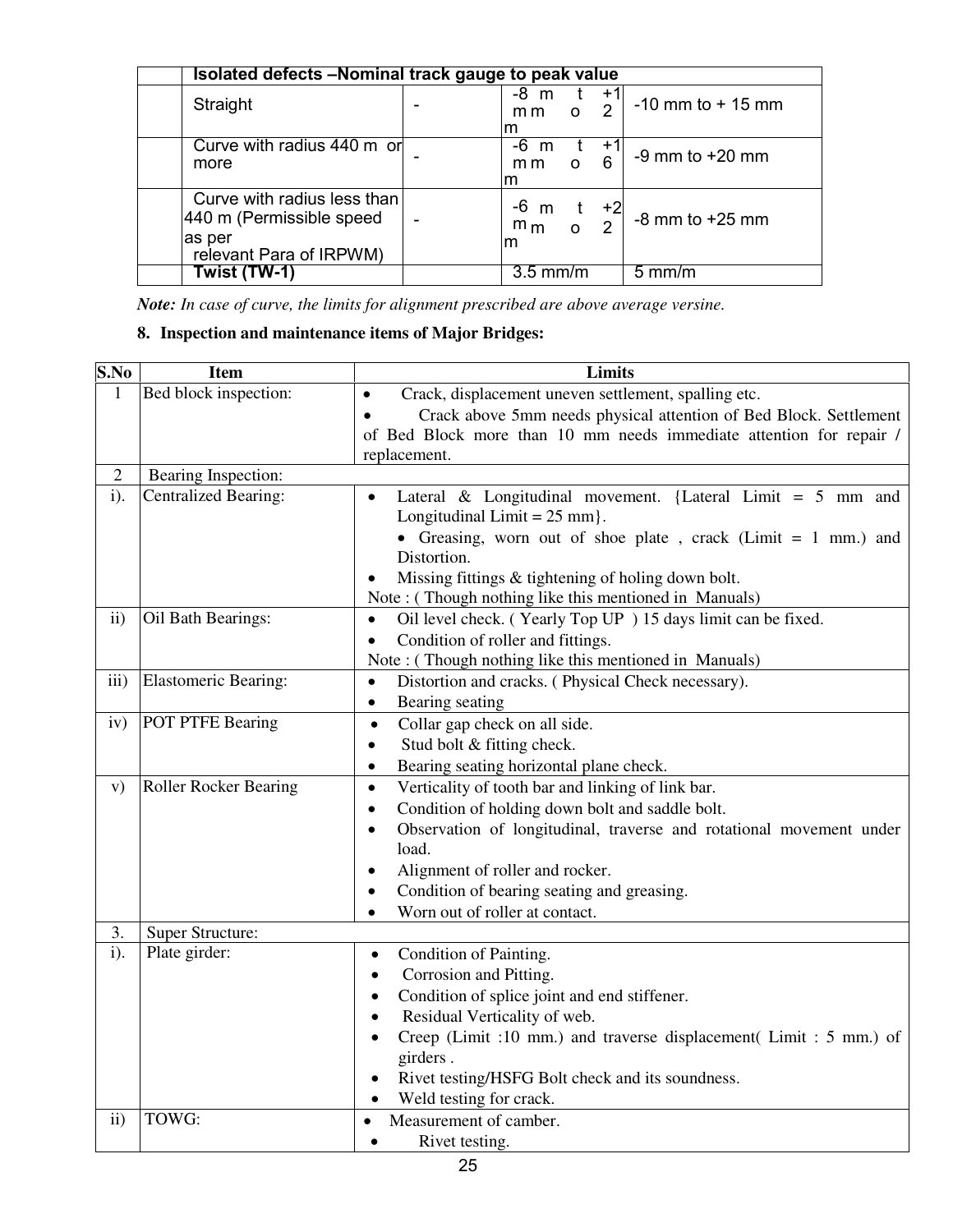|                           | Weld testing.<br>Condition of splice joint including soundness of rivets.            |  |  |
|---------------------------|--------------------------------------------------------------------------------------|--|--|
|                           | Creep (Limit: 10 mm.) and traverse displacement(Limit: 5mm.)<br>of<br>girders.       |  |  |
|                           | Verticality of girder post and diagonal.                                             |  |  |
|                           | Observation of stress members of top chord under load.                               |  |  |
|                           | Condition of floor system.                                                           |  |  |
|                           | Condition of joint rivets between cross girder and rail bearer.                      |  |  |
|                           | Note: (Though nothing like this mentioned in Manuals)                                |  |  |
| iii)<br>Composite Girder: | Condition of end diaphragm.                                                          |  |  |
|                           | Condition of shear connector.                                                        |  |  |
|                           | Observation of gap/displacement of deck slab and top flange girder.<br>$\bullet$     |  |  |
|                           | Condition of deck slab.                                                              |  |  |
|                           | Condition of wearing course.                                                         |  |  |
|                           | Function of drainage system.                                                         |  |  |
|                           | Rivet/HSFG bolt testing.<br>٠                                                        |  |  |
|                           | Weld testing.                                                                        |  |  |
| PSC Girder:<br>iv)        | Observation of crack at bearing area.<br>$\bullet$                                   |  |  |
|                           | Observation of vertical crack on web and horizontal cracks deck<br>slab/bottom slab. |  |  |
|                           | Condition of anchorage and strand.                                                   |  |  |
|                           | Condition of wearing course.                                                         |  |  |
|                           | Function of drainage system.                                                         |  |  |
|                           | Measurement of camber.                                                               |  |  |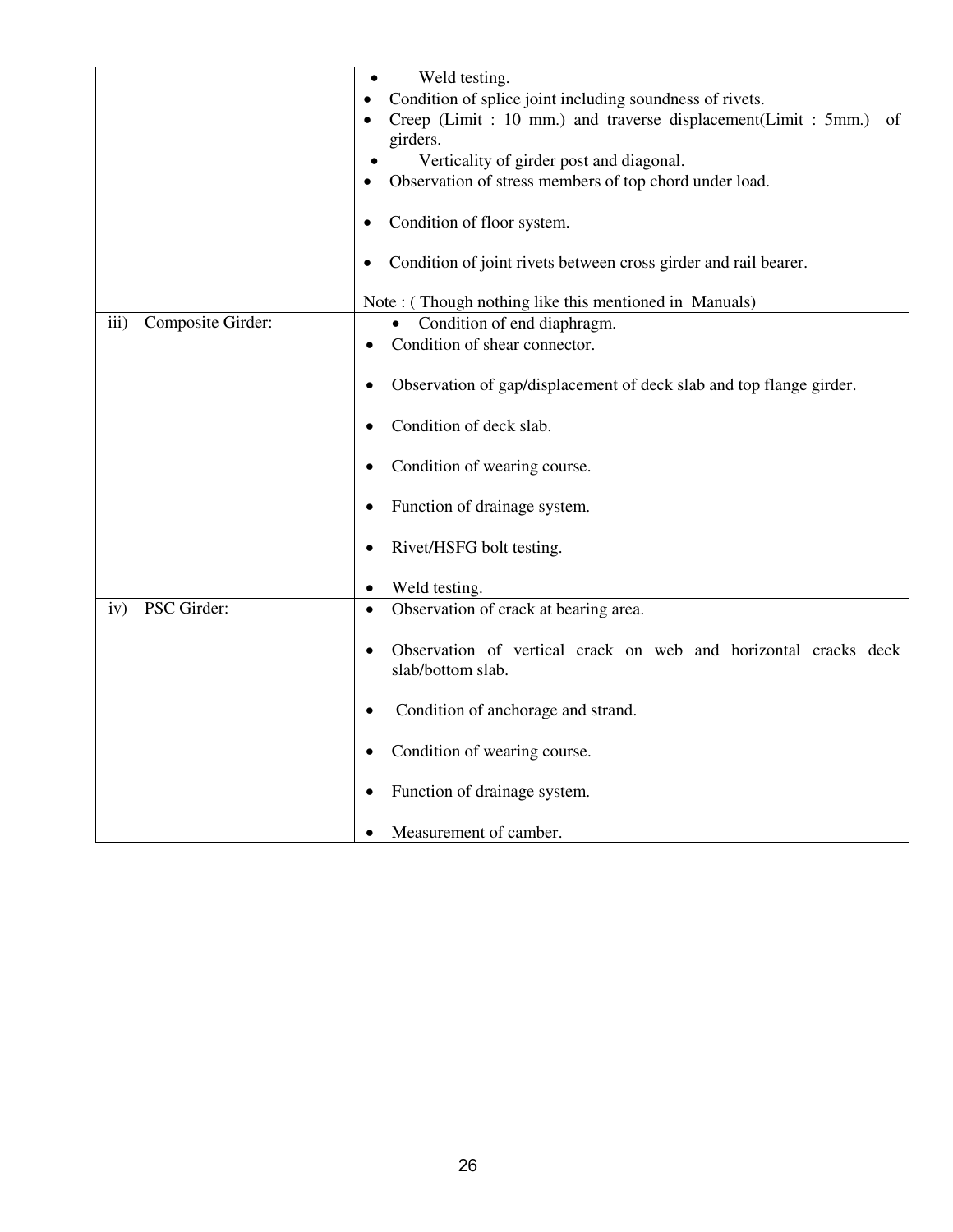| $\overline{No}$ | Item to check/see                                                                                               | Limits as per manual                                                                                                                                                                           | Ref:                           |
|-----------------|-----------------------------------------------------------------------------------------------------------------|------------------------------------------------------------------------------------------------------------------------------------------------------------------------------------------------|--------------------------------|
|                 |                                                                                                                 | <b>Steel girder bridges:</b>                                                                                                                                                                   |                                |
| $\mathbf{1}$    | Maximum centre-to-centre<br>sleeper spacing                                                                     | $600$ mm                                                                                                                                                                                       | IRPWM Para $227(2)$            |
| $\overline{2}$  | The clear distance between joint<br>sleepers should not be more than                                            | $200$ mm                                                                                                                                                                                       | IRPWM Para $227(2)$            |
| 3               | Clearance between guard rail and<br>running rail of bridge                                                      | $250 + 50$ mm                                                                                                                                                                                  | IRPWM Para 228(2)              |
| $\overline{4}$  | The top table of the guardrail<br>should not be lower than that of<br>the running rail                          | by more than 25 mm                                                                                                                                                                             | IRPWM Para 228(2)              |
| 5               | Rail joints over the Bridge                                                                                     | In the case of small bridge openings less<br>than 6.1 m, rail joints should be<br>avoided. For other spans, the preferred<br>position of the rail joint is at 1/3 the<br>span from either end. | IRPWM Para 226(2)              |
| 6               | Condition & square ness of<br>sleepers                                                                          | Should be square and good condition                                                                                                                                                            | IRBM Para 1107 (7)(b)          |
| $\overline{7}$  | Hook bolts condition                                                                                            | Should have firm grip with girder and<br>position of arrows on top of the bolts<br>should be at right angles to the rails and<br>pointed towards rail. No missing / loose.                     | <b>IRBM</b> Para $1107 (7)(c)$ |
| 8               | Creep & joint gaps of rails                                                                                     | Within permissible limits                                                                                                                                                                      | IRBM Para 1107 (7)(d)          |
| $\overline{9}$  | Guard rail bolts, check rail bolts<br>(for curved track)                                                        | No missing and should not be loose.                                                                                                                                                            |                                |
| 10              | Correct Flaring and burial at the<br>ends of guard rails should be<br>examined                                  |                                                                                                                                                                                                | IRBM Para 1107<br>(7)(e)(iii)  |
| 11              | Wooden block provided at the<br>ends of guard rails at burial point<br>should be sound.                         |                                                                                                                                                                                                | IRBM Para 1107<br>(7)(e)(iv)   |
| 12              | it should be checked whether<br>angle iron/tie bar runners and<br>foot walk are provided and fixed<br>properly. |                                                                                                                                                                                                | IRBM Para 1107<br>(7)(e)(v)    |
| 13              | Track parameters                                                                                                | As same as that of normal track parameters<br>in floating condition                                                                                                                            |                                |
| 14              | Water on the deck bridges should<br>not allow to stagnate or retained<br>in the ballast.                        |                                                                                                                                                                                                | Para 210 (5) of IRBM           |